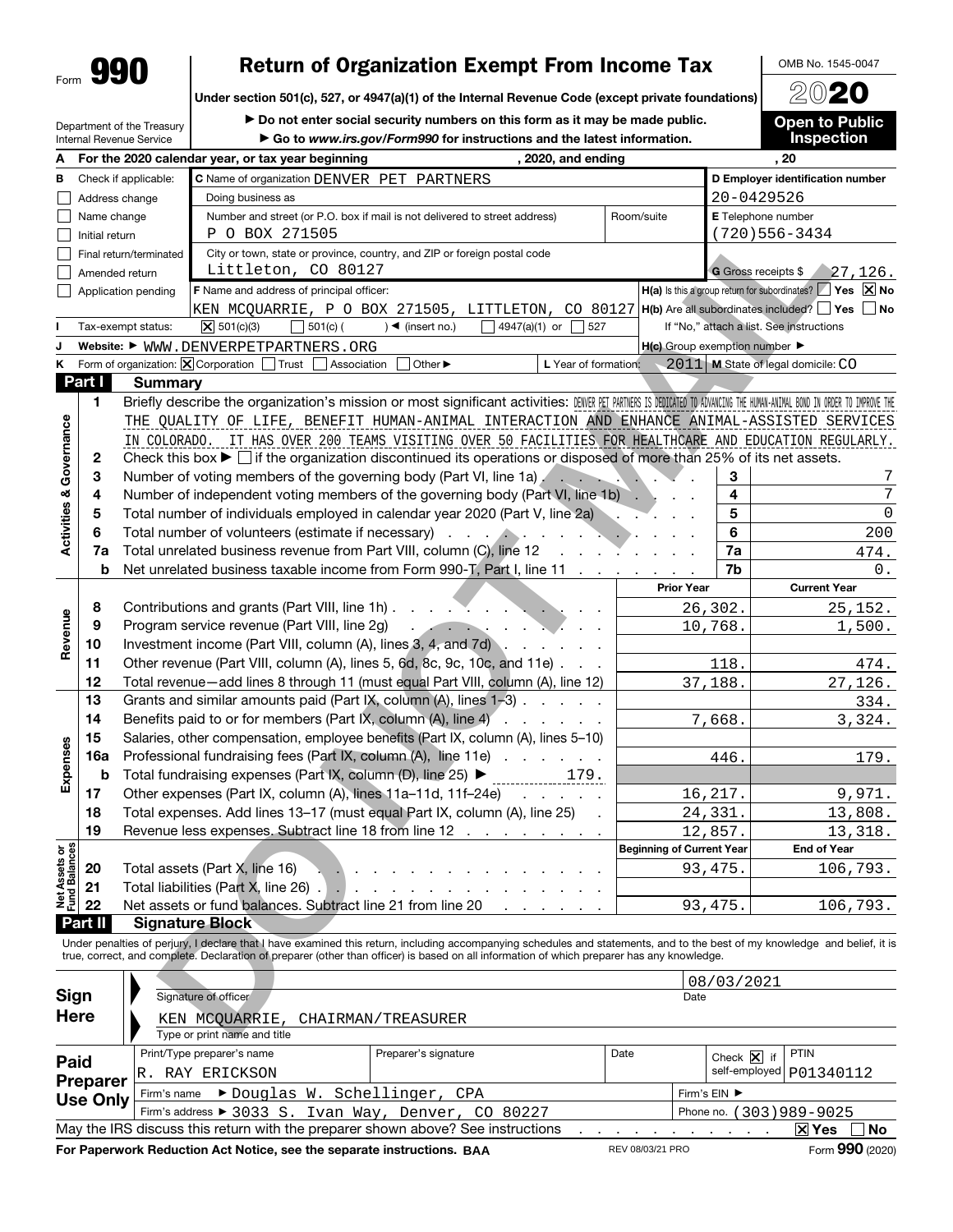|              | Form 990 (2020)<br>Page 2                                                                                                                                                                                                                                                                                                                                                                                                                      |
|--------------|------------------------------------------------------------------------------------------------------------------------------------------------------------------------------------------------------------------------------------------------------------------------------------------------------------------------------------------------------------------------------------------------------------------------------------------------|
| Part III     | <b>Statement of Program Service Accomplishments</b><br>Check if Schedule O contains a response or note to any line in this Part III                                                                                                                                                                                                                                                                                                            |
| 1            | Briefly describe the organization's mission:                                                                                                                                                                                                                                                                                                                                                                                                   |
|              | DENVER PET PARTNERS' MISSION STATEMENT:                                                                                                                                                                                                                                                                                                                                                                                                        |
|              | TO DELIVER EXCELLENCE IN ANIMAL-ASSISTED INTERVENTIONS (AAI) AND ENHANCE THE                                                                                                                                                                                                                                                                                                                                                                   |
|              | HEALTH AND WELLNESS OF PEOPLE THROUGH AAI SERVICES, EDUCATION, AND NETWORKING.                                                                                                                                                                                                                                                                                                                                                                 |
|              |                                                                                                                                                                                                                                                                                                                                                                                                                                                |
| $\mathbf{2}$ | Did the organization undertake any significant program services during the year which were not listed on the<br>$\Box$ Yes $\Box$ No<br>prior Form 990 or 990-EZ?<br>the contract of the contract of the contract of the contract of the contract of<br>If "Yes," describe these new services on Schedule O.                                                                                                                                   |
| 3            | Did the organization cease conducting, or make significant changes in how it conducts, any program<br>Yes X No<br>$\cdots$                                                                                                                                                                                                                                                                                                                     |
|              | If "Yes," describe these changes on Schedule O.                                                                                                                                                                                                                                                                                                                                                                                                |
| 4            | Describe the organization's program service accomplishments for each of its three largest program services, as measured by<br>expenses. Section 501(c)(3) and 501(c)(4) organizations are required to report the amount of grants and allocations to others,<br>the total expenses, and revenue, if any, for each program service reported.                                                                                                    |
| 4a           | (Code: _____________) (Expenses $\frac{40}{1}$ and $\frac{40}{1}$ including grants of $\frac{6}{1}$ and $\frac{6}{1}$ (Revenue \$<br>12,651.                                                                                                                                                                                                                                                                                                   |
|              | DENVER PET PARTNERS PROVIDES SUPPORT TO CHILDREN THROUGH READING PROGRAMS AND OTHER EDUCATIONAL<br>PROGRAMSTHEY ALSO PROVIDE SERVICES TO AT-RISK YOUTH IN OUR COMMUNITIESREGISTERED, VOLUNTEER THERAPY<br>ANIMAL/HANDLER TEAMS WORK INDEPENDENTLY MITH CHILDREN AND IN CONJUNCTION WITH TEACHERS, LIBRARIANS,                                                                                                                                  |
|              | THERAPISTS, AND OTHERS TO IMPROVE CHILDREN'S READING SKILLS, SOCIAL SKILLS, AND PHYSICAL ABILITIESTHE<br>TEAMS DO BOTH GOAL-ORIENTED, DOCUMENTED ANIMAL-ASSISTED THERAPY AND LESS STRUCTURED ANIMAL-ASSISTED                                                                                                                                                                                                                                   |
|              | ACTIVITIES DENVER PET PARTNERS ALSO EDUCATES THE PUBLIC, BOTH CHILDREN AND ADULTS ABOUT THE HUMAN-ANIMAL<br>BOND AND ANIMAL ASSISTED INTERVENTION THROUGH PRESENTATIONS AT SCHOOLS, UNIVERSITIES,<br>CONFERENCES, HEALTH FAIRS, AND COMMUNITY EVENTS, DURING 2020, DENVER PET PARTNERS                                                                                                                                                         |
|              |                                                                                                                                                                                                                                                                                                                                                                                                                                                |
| 4b           | (Expenses $\frac{1}{2}$ , 3, 297. including grants of $\frac{1}{2}$ , 0. (Revenue $\frac{1}{2}$ , 520.)<br>(Code:<br>"HEALTHCARE:                                                                                                                                                                                                                                                                                                              |
|              | DENVER PET PARTNERS REGISTERED VOLUNTEER THERAPY ANIMAL/HANDLER TEAMS VISIT PATIENTS AND RESIDENTS IN<br>HOSPITALS, SENIOR LIVING FACILITIES, MEMORY CARE RESIDENCES, HOSPICE FACILITES, AND REHAB FACILITIES.<br>THEY PROVIDE COMPANIONSHIP AND COMFORT, PROMOTING PHYSICAL AND MENTAL WELL-BEING, AND PARTICIPATE IN<br>THERAPEUTIC, GOAL-ORIENTED PROGRAMS. HUNDREDS OF CLIENTS BENEFIT WEEKLY FROM VISITS BY DENVER<br>PET PARTNER TEAMS." |
|              |                                                                                                                                                                                                                                                                                                                                                                                                                                                |
|              |                                                                                                                                                                                                                                                                                                                                                                                                                                                |
|              |                                                                                                                                                                                                                                                                                                                                                                                                                                                |
|              |                                                                                                                                                                                                                                                                                                                                                                                                                                                |
| 4c           | 1,503, including grants of \$ ________________0. (Revenue \$<br>(Code:<br>) (Expenses \$<br>3,186.                                                                                                                                                                                                                                                                                                                                             |
|              | "LITERACY MENTORSHIP/JUDICIAL SYSTEM:                                                                                                                                                                                                                                                                                                                                                                                                          |
|              | DENVER PET PARTNERS REGISTERED, VOLUNTEER THERAPY TEAMS VIST SCHOOLS, LIBRARIES,                                                                                                                                                                                                                                                                                                                                                               |
|              | AND OTHER FACILITIES TO READ WITH CHILDREN. THE CHILDREN READ TO THE THERAPY ANIMALS                                                                                                                                                                                                                                                                                                                                                           |
|              | OFFERING THE CHILDREN A SAFE, NON-JUDGMENTAL,<br>SUPPORTIVE WAY IN WHICH TO PRACTICE                                                                                                                                                                                                                                                                                                                                                           |
|              | THEIR LITERACY SKILLS.<br>DENVER PET<br>PARTNERS REGISTERED, VOLUNTEER THERAPY TEAMS WORK                                                                                                                                                                                                                                                                                                                                                      |
|              | PRE-TRIAL SETTINGS, PROVIDING SUPPORT AND COMFORT TO CRIME VICTIMS AND WITNESSES                                                                                                                                                                                                                                                                                                                                                               |
|              | AND TO FAMILIES WHOSE PROGRESS IS BEING MONITORED BY THE LEGAL SYSTEM<br>THE LEGAL<br>SYSTEM CAN BE DAUNTING AND OVERWHELMING, AND<br>THE THERAPY ANIMALS AND HANDLERS                                                                                                                                                                                                                                                                         |
|              | PROVIDE EMOTIONAL SUPPORT                                                                                                                                                                                                                                                                                                                                                                                                                      |
|              |                                                                                                                                                                                                                                                                                                                                                                                                                                                |
|              |                                                                                                                                                                                                                                                                                                                                                                                                                                                |
| 4d           | Other program services (Describe on Schedule O.)                                                                                                                                                                                                                                                                                                                                                                                               |
|              | (Expenses \$<br>including grants of \$<br>) (Revenue \$                                                                                                                                                                                                                                                                                                                                                                                        |
| 4e           | Total program service expenses ▶<br>4,840.                                                                                                                                                                                                                                                                                                                                                                                                     |
|              | REV 08/03/21 PRO<br>Form 990 (2020)                                                                                                                                                                                                                                                                                                                                                                                                            |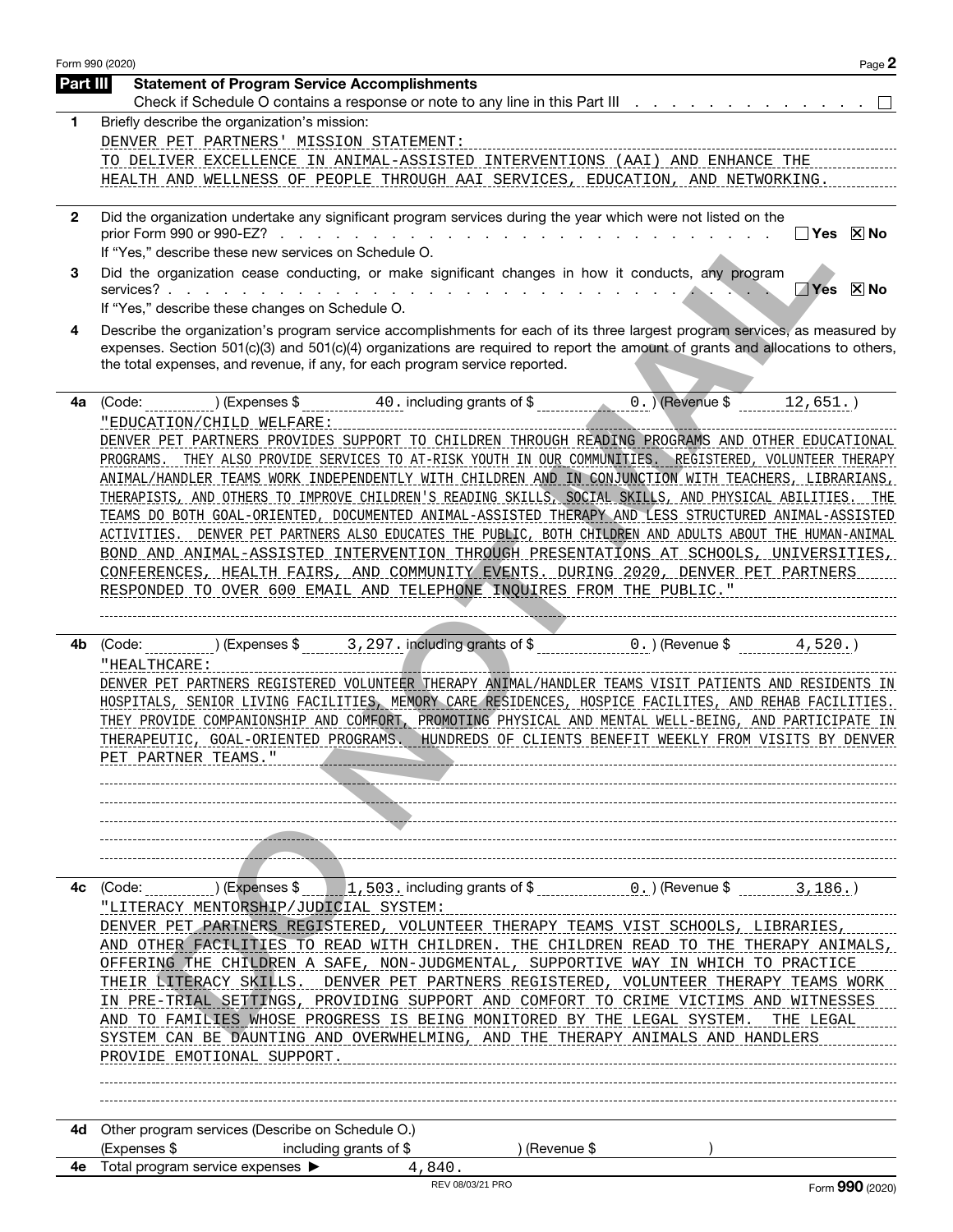|         | Form 990 (2020)                                                                                                                                                                                                                                                                                                                                                                                                                                                                                                                                |                         |            | Page 3                    |
|---------|------------------------------------------------------------------------------------------------------------------------------------------------------------------------------------------------------------------------------------------------------------------------------------------------------------------------------------------------------------------------------------------------------------------------------------------------------------------------------------------------------------------------------------------------|-------------------------|------------|---------------------------|
| Part IV | <b>Checklist of Required Schedules</b>                                                                                                                                                                                                                                                                                                                                                                                                                                                                                                         |                         |            |                           |
|         |                                                                                                                                                                                                                                                                                                                                                                                                                                                                                                                                                |                         | <b>Yes</b> | <b>No</b>                 |
| 1       | Is the organization described in section $501(c)(3)$ or $4947(a)(1)$ (other than a private foundation)? If "Yes,"                                                                                                                                                                                                                                                                                                                                                                                                                              | 1                       | $\times$   |                           |
| 2       | Is the organization required to complete Schedule B, Schedule of Contributors See instructions?                                                                                                                                                                                                                                                                                                                                                                                                                                                | $\mathbf{2}$            |            | $\boldsymbol{\mathsf{x}}$ |
| 3       | Did the organization engage in direct or indirect political campaign activities on behalf of or in opposition to<br>candidates for public office? If "Yes," complete Schedule C, Part I.                                                                                                                                                                                                                                                                                                                                                       | 3                       |            | $\boldsymbol{\mathsf{x}}$ |
| 4       | Section 501(c)(3) organizations. Did the organization engage in lobbying activities, or have a section 501(h)<br>election in effect during the tax year? If "Yes," complete Schedule C, Part II                                                                                                                                                                                                                                                                                                                                                | $\overline{\mathbf{4}}$ |            | $\times$                  |
| 5       | Is the organization a section $501(c)(4)$ , $501(c)(5)$ , or $501(c)(6)$ organization that receives membership dues,<br>assessments, or similar amounts as defined in Revenue Procedure 98-19? If "Yes," complete Schedule C, Part III                                                                                                                                                                                                                                                                                                         | 5 <sup>7</sup>          |            | $\times$                  |
| 6       | Did the organization maintain any donor advised funds or any similar funds or accounts for which donors<br>have the right to provide advice on the distribution or investment of amounts in such funds or accounts? If<br>"Yes," complete Schedule D, Part I<br>and the contract of the contract of the contract of                                                                                                                                                                                                                            | 6                       |            | ×.                        |
| 7       | Did the organization receive or hold a conservation easement, including easements to preserve open space,<br>the environment, historic land areas, or historic structures? If "Yes," complete Schedule D, Part II                                                                                                                                                                                                                                                                                                                              | $\overline{7}$          |            | ×.                        |
| 8       | Did the organization maintain collections of works of art, historical treasures, or other similar assets? If "Yes,"                                                                                                                                                                                                                                                                                                                                                                                                                            | 8                       |            | $\times$                  |
| 9       | Did the organization report an amount in Part X, line 21, for escrow or custodial account liability, serve as a<br>custodian for amounts not listed in Part X; or provide credit counseling, debt management, credit repair, or<br>debt negotiation services? If "Yes," complete Schedule D, Part IV .<br><u> 1950 - Johann Stein, fransk foarmen fan it ferstjin fan it ferstjin fan it ferstjin fan it ferstjin fan it ferstjin fan it ferstjin fan it ferstjin fan it ferstjin fan it ferstjin fan it ferstjin fan it ferstjin fan it f</u> | 9                       |            | ×.                        |
| 10      | Did the organization, directly or through a related organization, hold assets in donor-restricted endowments                                                                                                                                                                                                                                                                                                                                                                                                                                   | 10                      |            | $\times$                  |
| 11      | If the organization's answer to any of the following questions is "Yes," then complete Schedule D, Parts VI,<br>VII, VIII, IX, or X as applicable.                                                                                                                                                                                                                                                                                                                                                                                             |                         |            |                           |
| а       | Did the organization report an amount for land, buildings, and equipment in Part X, line 10? If "Yes,"                                                                                                                                                                                                                                                                                                                                                                                                                                         | 11a                     |            | ×.                        |
| b       | Did the organization report an amount for investments-other securities in Part X, line 12, that is 5% or more<br>of its total assets reported in Part X, line 16? If "Yes," complete Schedule D, Part VII                                                                                                                                                                                                                                                                                                                                      | 11 <sub>b</sub>         |            | ×.                        |
| c       | Did the organization report an amount for investments - program related in Part X, line 13, that is 5% or more<br>of its total assets reported in Part X, line 16? If "Yes," complete Schedule D, Part VIII                                                                                                                                                                                                                                                                                                                                    | 11c                     |            | ×.                        |
| d       | Did the organization report an amount for other assets in Part X, line 15, that is 5% or more of its total assets<br>reported in Part X, line 16? If "Yes," complete Schedule D, Part IX                                                                                                                                                                                                                                                                                                                                                       | 11d                     |            | ×.                        |
| е       | Did the organization report an amount for other liabilities in Part X, line 25? If "Yes," complete Schedule D, Part X                                                                                                                                                                                                                                                                                                                                                                                                                          | 11e                     |            | $\mathsf{x}$              |
| f       | Did the organization's separate or consolidated financial statements for the tax year include a footnote that addresses<br>the organization's liability for uncertain tax positions under FIN 48 (ASC 740)? If "Yes," complete Schedule D, Part X                                                                                                                                                                                                                                                                                              | 11f                     |            | ×.                        |
| 12a     | Did the organization obtain separate, independent audited financial statements for the tax year? If "Yes," complete<br>Schedule D, Parts XI and XII<br>and the company of the company of the company of the company of the company of the company of the company of the                                                                                                                                                                                                                                                                        | 12a                     |            | $\times$                  |
| b       | Was the organization included in consolidated, independent audited financial statements for the tax year? If<br>"Yes," and if the organization answered "No" to line 12a, then completing Schedule D, Parts XI and XII is optional                                                                                                                                                                                                                                                                                                             | 12 <sub>b</sub>         |            | ×.                        |
| 13      | Is the organization a school described in section $170(b)(1)(A)(ii)?$ If "Yes," complete Schedule E                                                                                                                                                                                                                                                                                                                                                                                                                                            | 13                      |            | $\times$                  |
| 14a     | Did the organization maintain an office, employees, or agents outside of the United States?<br>and the company of the company                                                                                                                                                                                                                                                                                                                                                                                                                  | 14a                     |            | $\boldsymbol{\mathsf{x}}$ |
| b       | Did the organization have aggregate revenues or expenses of more than \$10,000 from grantmaking,<br>fundraising, business, investment, and program service activities outside the United States, or aggregate<br>foreign investments valued at \$100,000 or more? If "Yes," complete Schedule F, Parts I and IV.                                                                                                                                                                                                                               | 14b                     |            | $\times$                  |
| 15      | Did the organization report on Part IX, column (A), line 3, more than \$5,000 of grants or other assistance to or<br>for any foreign organization? If "Yes," complete Schedule F, Parts II and IV                                                                                                                                                                                                                                                                                                                                              | 15                      |            | $\boldsymbol{\mathsf{x}}$ |
| 16      | Did the organization report on Part IX, column (A), line 3, more than \$5,000 of aggregate grants or other<br>assistance to or for foreign individuals? If "Yes," complete Schedule F, Parts III and IV.                                                                                                                                                                                                                                                                                                                                       | 16                      |            | $\times$                  |
| 17      | Did the organization report a total of more than \$15,000 of expenses for professional fundraising services on<br>Part IX, column (A), lines 6 and 11e? If "Yes," complete Schedule G, Part I See instructions                                                                                                                                                                                                                                                                                                                                 | 17                      |            | $\boldsymbol{\mathsf{x}}$ |
| 18      | Did the organization report more than \$15,000 total of fundraising event gross income and contributions on<br>Part VIII, lines 1c and 8a? If "Yes," complete Schedule G, Part II                                                                                                                                                                                                                                                                                                                                                              | 18                      |            | $\times$                  |
| 19      | Did the organization report more than \$15,000 of gross income from gaming activities on Part VIII, line 9a?<br>If "Yes," complete Schedule G, Part III<br>والمتحاول والمتحاول والمتحاول والمتحاول والمتحاول والمتحاول والمتحاولة                                                                                                                                                                                                                                                                                                              | 19                      |            | ×.                        |
| 20a     | Did the organization operate one or more hospital facilities? If "Yes," complete Schedule H                                                                                                                                                                                                                                                                                                                                                                                                                                                    | 20a                     |            | $\times$                  |
| b       | If "Yes" to line 20a, did the organization attach a copy of its audited financial statements to this return?                                                                                                                                                                                                                                                                                                                                                                                                                                   | 20 <sub>b</sub>         |            |                           |
| 21      | Did the organization report more than \$5,000 of grants or other assistance to any domestic organization or<br>domestic government on Part IX, column (A), line 1? If "Yes," complete Schedule I, Parts I and II                                                                                                                                                                                                                                                                                                                               | 21                      |            | ×.                        |
|         | REV 08/03/21 PRO                                                                                                                                                                                                                                                                                                                                                                                                                                                                                                                               |                         |            | Form 990 (2020)           |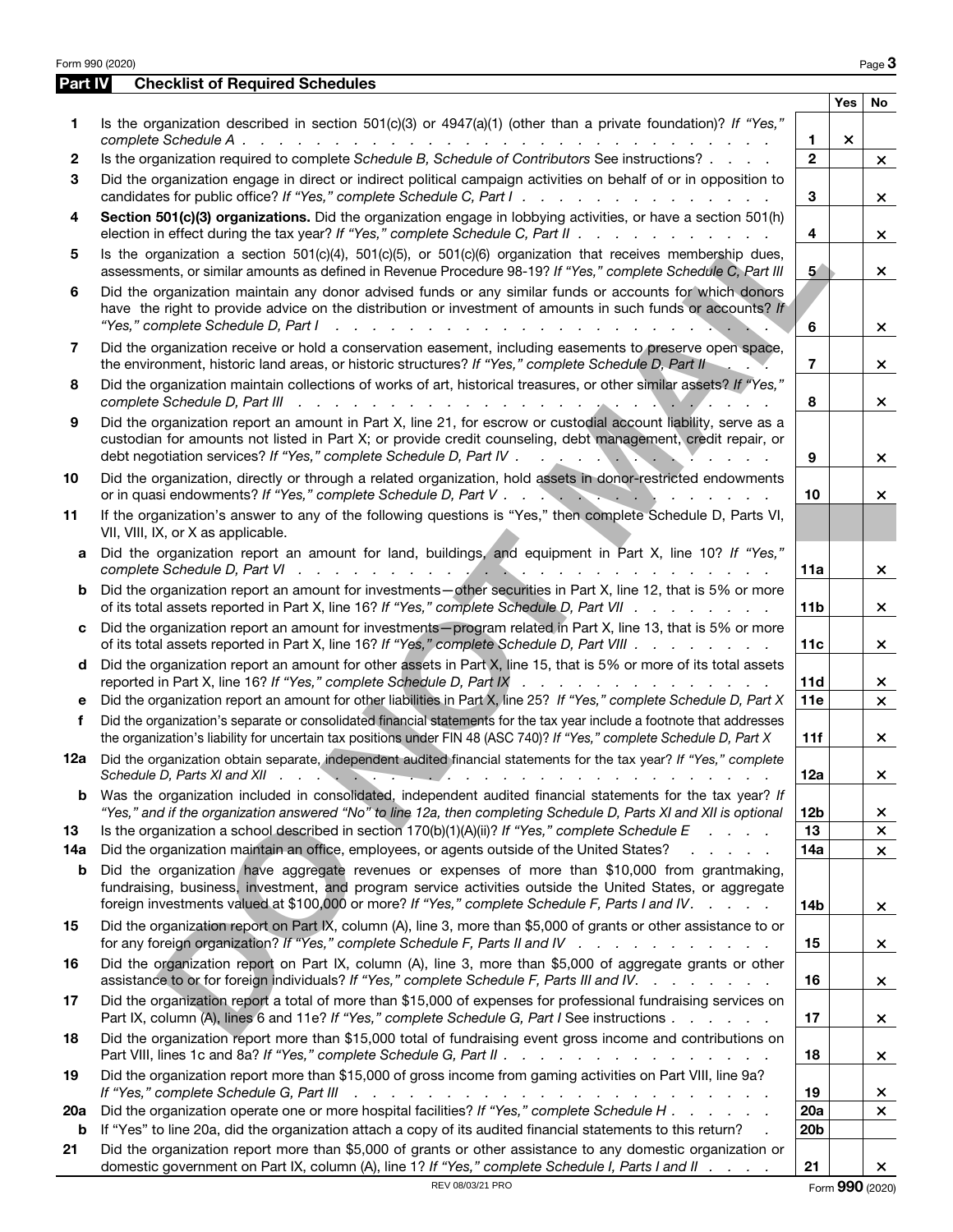|               | Form 990 (2020)                                                                                                                                                                                                                                                                                                                                                                           |                 |                | Page 4   |
|---------------|-------------------------------------------------------------------------------------------------------------------------------------------------------------------------------------------------------------------------------------------------------------------------------------------------------------------------------------------------------------------------------------------|-----------------|----------------|----------|
| Part IV       | <b>Checklist of Required Schedules (continued)</b>                                                                                                                                                                                                                                                                                                                                        |                 |                |          |
|               |                                                                                                                                                                                                                                                                                                                                                                                           |                 | Yes            | No       |
| 22            | Did the organization report more than \$5,000 of grants or other assistance to or for domestic individuals on<br>Part IX, column (A), line 2? If "Yes," complete Schedule I, Parts I and III<br>$\mathbf{r} = \mathbf{r} - \mathbf{r} = \mathbf{r} - \mathbf{r} = \mathbf{r} - \mathbf{r} = \mathbf{r} - \mathbf{r}$                                                                      | 22              |                | $\times$ |
| 23            | Did the organization answer "Yes" to Part VII, Section A, line 3, 4, or 5 about compensation of the<br>organization's current and former officers, directors, trustees, key employees, and highest compensated<br>employees? If "Yes," complete Schedule J.<br>and the state of the state<br>and a straight and a straight                                                                | 23              |                | $\times$ |
| 24a           | Did the organization have a tax-exempt bond issue with an outstanding principal amount of more than<br>\$100,000 as of the last day of the year, that was issued after December 31, 2002? If "Yes," answer lines 24b<br>through 24d and complete Schedule K. If "No," go to line 25a<br>.                                                                                                 | 24a             |                | ×.       |
| b             | Did the organization invest any proceeds of tax-exempt bonds beyond a temporary period exception?                                                                                                                                                                                                                                                                                         | 24 <sub>b</sub> |                |          |
| c             | Did the organization maintain an escrow account other than a refunding escrow at any time during the year<br>to defease any tax-exempt bonds?<br>and a series of the contract of the contract of                                                                                                                                                                                          | 24c             |                |          |
| d             | Did the organization act as an "on behalf of" issuer for bonds outstanding at any time during the year?                                                                                                                                                                                                                                                                                   | 24d             |                |          |
| 25a           | Section 501(c)(3), 501(c)(4), and 501(c)(29) organizations. Did the organization engage in an excess benefit<br>transaction with a disqualified person during the year? If "Yes," complete Schedule L, Part I<br><b>College</b>                                                                                                                                                           | 25a             |                | ×.       |
| b             | Is the organization aware that it engaged in an excess benefit transaction with a disqualified person in a prior<br>year, and that the transaction has not been reported on any of the organization's prior Forms 990 or 990-EZ?<br>If "Yes," complete Schedule L, Part I.                                                                                                                | 25 <sub>b</sub> |                | ×        |
| 26            | Did the organization report any amount on Part X, line 5 or 22, for receivables from or payables to any current<br>or former officer, director, trustee, key employee, creator or founder, substantial contributor, or 35%<br>controlled entity or family member of any of these persons? If "Yes," complete Schedule L, Part II<br>and a control                                         | 26              |                | $\times$ |
| 27            | Did the organization provide a grant or other assistance to any current or former officer, director, trustee, key<br>employee, creator or founder, substantial contributor or employee thereof, a grant selection committee<br>member, or to a 35% controlled entity (including an employee thereof) or family member of any of these<br>persons? If "Yes," complete Schedule L, Part III | 27              |                | ×        |
| 28            | Was the organization a party to a business transaction with one of the following parties (see Schedule L, Part<br>IV instructions, for applicable filing thresholds, conditions, and exceptions):                                                                                                                                                                                         |                 |                |          |
| a             | A current or former officer, director, trustee, key employee, creator or founder, or substantial contributor? If<br>"Yes," complete Schedule L, Part IV                                                                                                                                                                                                                                   | <b>28a</b>      |                | ×.       |
| b             | A family member of any individual described in line 28a? If "Yes," complete Schedule L, Part IV                                                                                                                                                                                                                                                                                           | 28 <sub>b</sub> |                | $\times$ |
| c             | A 35% controlled entity of one or more individuals and/or organizations described in lines 28a or 28b? If<br>"Yes," complete Schedule L, Part IV $\ldots$ , $\ldots$ , $\ldots$ , $\ldots$<br>$\mathbf{L} = \mathbf{L}$                                                                                                                                                                   | 28c             |                | ×        |
| 29            | Did the organization receive more than \$25,000 in non-cash contributions? If "Yes," complete Schedule M                                                                                                                                                                                                                                                                                  | 29              |                | $\times$ |
| 30            | Did the organization receive contributions of art, historical treasures, or other similar assets, or qualified<br>conservation contributions? If "Yes," complete Schedule M                                                                                                                                                                                                               | 30              |                | ×        |
| 31            | Did the organization liquidate, terminate, or dissolve and cease operations? If "Yes," complete Schedule N, Part I                                                                                                                                                                                                                                                                        | $\overline{31}$ |                | $\times$ |
| 32            | Did the organization sell, exchange, dispose of, or transfer more than 25% of its net assets? If "Yes,"<br>complete Schedule N, Part II<br>$\mathcal{L}^{\mathcal{A}}$ . The contribution of the contribution of the contribution of the contribution of the contribution of the contribution of the contribution of the contribution of the contribution of the contribution of the      | 32              |                | ×.       |
| 33            | Did the organization own 100% of an entity disregarded as separate from the organization under Regulations<br>sections 301.7701-2 and 301.7701-3? If "Yes," complete Schedule R, Part I.                                                                                                                                                                                                  | 33              |                | ×        |
| 34            | Was the organization related to any tax-exempt or taxable entity? If "Yes," complete Schedule R, Part II, III,                                                                                                                                                                                                                                                                            | 34              |                | ×        |
| 35а           | Did the organization have a controlled entity within the meaning of section $512(b)(13)?$                                                                                                                                                                                                                                                                                                 | 35a             |                | $\times$ |
| b             | If "Yes" to line 35a, did the organization receive any payment from or engage in any transaction with a<br>controlled entity within the meaning of section 512(b)(13)? If "Yes," complete Schedule R, Part V, line 2. .                                                                                                                                                                   | 35b             |                |          |
| 36            | Section 501(c)(3) organizations. Did the organization make any transfers to an exempt non-charitable<br>related organization? If "Yes," complete Schedule R, Part V, line 2                                                                                                                                                                                                               | 36              |                | ×.       |
| 37            | Did the organization conduct more than 5% of its activities through an entity that is not a related organization<br>and that is treated as a partnership for federal income tax purposes? If "Yes," complete Schedule R, Part VI                                                                                                                                                          | 37              |                | ×.       |
| 38            | Did the organization complete Schedule O and provide explanations in Schedule O for Part VI, lines 11b and<br>19? Note: All Form 990 filers are required to complete Schedule O.                                                                                                                                                                                                          | 38              | $\pmb{\times}$ |          |
| <b>Part V</b> | <b>Statements Regarding Other IRS Filings and Tax Compliance</b>                                                                                                                                                                                                                                                                                                                          |                 |                |          |
|               | Check if Schedule O contains a response or note to any line in this Part V<br>and a straight and a straight and                                                                                                                                                                                                                                                                           |                 |                |          |
|               |                                                                                                                                                                                                                                                                                                                                                                                           |                 | <b>Yes</b>     | No       |
| 1a            | Enter the number reported in Box 3 of Form 1096. Enter -0- if not applicable<br>1a<br>0                                                                                                                                                                                                                                                                                                   |                 |                |          |
| b             | Enter the number of Forms W-2G included in line 1a. Enter -0- if not applicable<br>1 <sub>b</sub><br>$\Omega$                                                                                                                                                                                                                                                                             |                 |                |          |
| c             | Did the organization comply with backup withholding rules for reportable payments to vendors and                                                                                                                                                                                                                                                                                          | 1c              | $\pmb{\times}$ |          |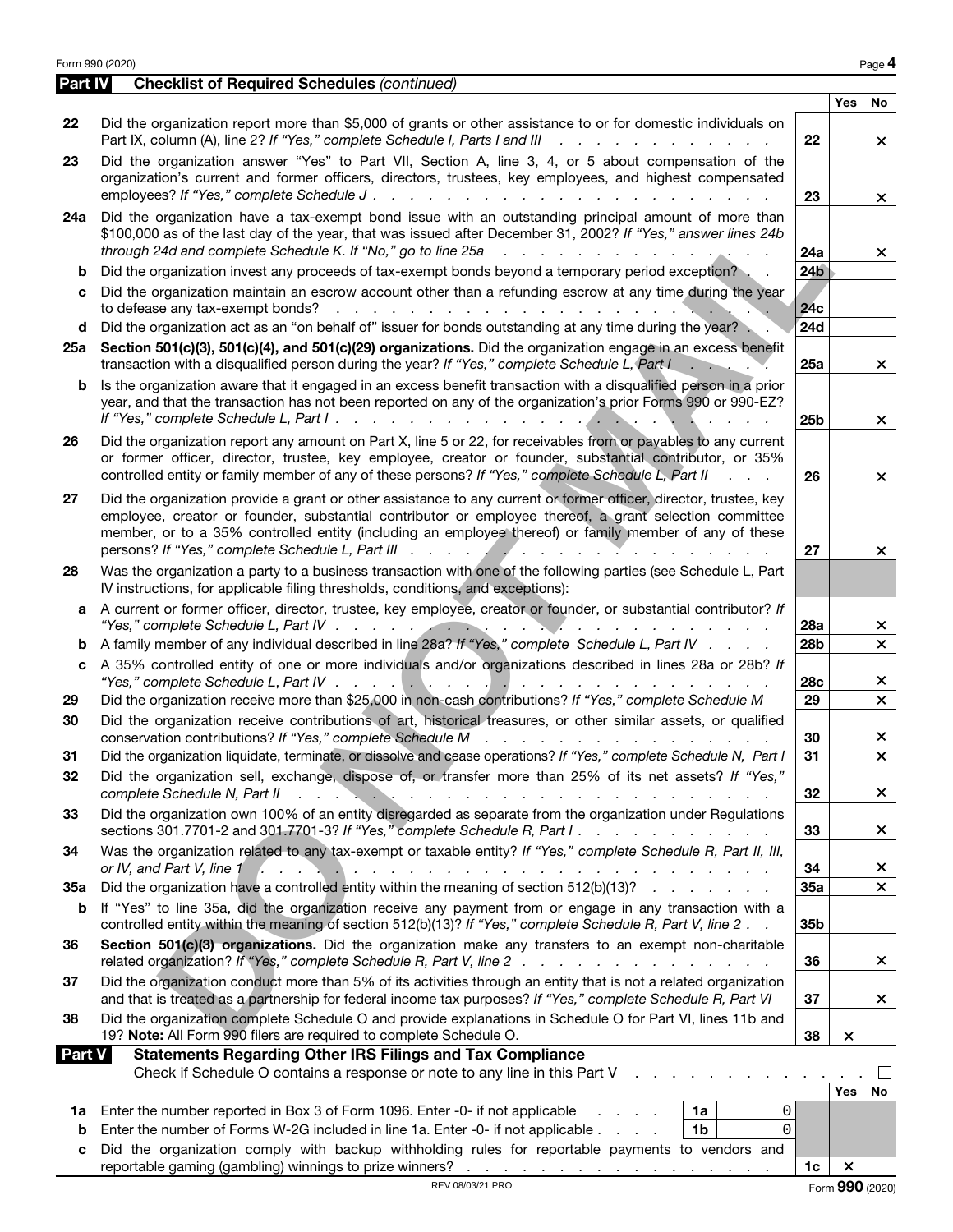| Form 990 (2020) |                                                                                                                                                                                                                                      |                |     | Page 5   |
|-----------------|--------------------------------------------------------------------------------------------------------------------------------------------------------------------------------------------------------------------------------------|----------------|-----|----------|
| <b>Part V</b>   | Statements Regarding Other IRS Filings and Tax Compliance (continued)                                                                                                                                                                |                |     |          |
|                 |                                                                                                                                                                                                                                      |                | Yes | No       |
|                 | 2a Enter the number of employees reported on Form W-3, Transmittal of Wage and Tax                                                                                                                                                   |                |     |          |
|                 | Statements, filed for the calendar year ending with or within the year covered by this return<br>$\Omega$<br>2a                                                                                                                      |                |     |          |
| b               | If at least one is reported on line 2a, did the organization file all required federal employment tax returns? .                                                                                                                     | 2 <sub>b</sub> |     |          |
|                 | Note: If the sum of lines 1a and 2a is greater than 250, you may be required to e-file (see instructions).                                                                                                                           |                |     |          |
| За              | Did the organization have unrelated business gross income of \$1,000 or more during the year?                                                                                                                                        | 3a             |     | ×        |
| b               | If "Yes," has it filed a Form 990-T for this year? If "No" to line 3b, provide an explanation on Schedule O                                                                                                                          | 3 <sub>b</sub> |     |          |
| 4а              | At any time during the calendar year, did the organization have an interest in, or a signature or other authority over,                                                                                                              |                |     |          |
|                 | a financial account in a foreign country (such as a bank account, securities account, or other financial account)?                                                                                                                   | 4a             |     | ×        |
| b               | If "Yes," enter the name of the foreign country ▶                                                                                                                                                                                    |                |     |          |
|                 | See instructions for filing requirements for FinCEN Form 114, Report of Foreign Bank and Financial Accounts (FBAR).                                                                                                                  |                |     |          |
| 5a              | Was the organization a party to a prohibited tax shelter transaction at any time during the tax year?                                                                                                                                | 5a             |     |          |
|                 |                                                                                                                                                                                                                                      | 5b             |     | ×        |
| b               | Did any taxable party notify the organization that it was or is a party to a prohibited tax shelter transaction?                                                                                                                     |                |     | $\times$ |
| c               | If "Yes" to line 5a or 5b, did the organization file Form 8886-T?                                                                                                                                                                    | 5c             |     |          |
| 6a              | Does the organization have annual gross receipts that are normally greater than \$100,000, and did the                                                                                                                               |                |     |          |
|                 | organization solicit any contributions that were not tax deductible as charitable contributions?                                                                                                                                     | 6a             |     | ×.       |
| b               | If "Yes," did the organization include with every solicitation an express statement that such contributions or                                                                                                                       |                |     |          |
|                 | gifts were not tax deductible?                                                                                                                                                                                                       | 6b             |     |          |
| 7               | Organizations that may receive deductible contributions under section 170(c).                                                                                                                                                        |                |     |          |
| a               | Did the organization receive a payment in excess of \$75 made partly as a contribution and partly for goods                                                                                                                          |                |     |          |
|                 |                                                                                                                                                                                                                                      | 7a             |     | $\times$ |
| b               | If "Yes," did the organization notify the donor of the value of the goods or services provided?                                                                                                                                      | 7b             |     |          |
| c               | Did the organization sell, exchange, or otherwise dispose of tangible personal property for which it was                                                                                                                             |                |     |          |
|                 |                                                                                                                                                                                                                                      | 7c             |     | ×        |
| d               | 7d<br>If "Yes," indicate the number of Forms 8282 filed during the year example of the state of the number of Forms 8282 filed during the year and the state of the state of the state of the state of the state of the state of the |                |     |          |
| е               | Did the organization receive any funds, directly or indirectly, to pay premiums on a personal benefit contract?                                                                                                                      | 7e             |     | ×        |
| f               | Did the organization, during the year, pay premiums, directly or indirectly, on a personal benefit contract? .                                                                                                                       | 7f             |     | ×        |
| g               | If the organization received a contribution of qualified intellectual property, did the organization file Form 8899 as required?                                                                                                     | 7g             |     |          |
| h               | If the organization received a contribution of cars, boats, airplanes, or other vehicles, did the organization file a Form 1098-C?                                                                                                   | 7h             |     |          |
| 8               | Sponsoring organizations maintaining donor advised funds. Did a donor advised fund maintained by the                                                                                                                                 |                |     |          |
|                 | sponsoring organization have excess business holdings at any time during the year?                                                                                                                                                   | 8              |     |          |
| 9               | Sponsoring organizations maintaining donor advised funds.                                                                                                                                                                            |                |     |          |
| а               | Did the sponsoring organization make any taxable distributions under section 4966?                                                                                                                                                   | 9a             |     |          |
| b               | Did the sponsoring organization make a distribution to a donor, donor advisor, or related person?                                                                                                                                    | 9 <sub>b</sub> |     |          |
| 10              | Section 501(c)(7) organizations. Enter:                                                                                                                                                                                              |                |     |          |
|                 | 10a <br>Initiation fees and capital contributions included on Part VIII, line 12 \[matter states and capital contributions included on Part VIII, line 12 \[matter states and capital                                                |                |     |          |
| b               | 10 <sub>b</sub><br>Gross receipts, included on Form 990, Part VIII, line 12, for public use of club facilities                                                                                                                       |                |     |          |
| 11              | Section 501(c)(12) organizations. Enter:                                                                                                                                                                                             |                |     |          |
| a               | Gross income from members or shareholders.<br>11a                                                                                                                                                                                    |                |     |          |
| b               | Gross income from other sources (Do not net amounts due or paid to other sources                                                                                                                                                     |                |     |          |
|                 | 11 <sub>b</sub><br>against amounts due or received from them.) .<br>the contract of the contract of the contract of the contract of the contract of the contract of the contract of                                                  |                |     |          |
| 12a             | Section 4947(a)(1) non-exempt charitable trusts. Is the organization filing Form 990 in lieu of Form 1041?                                                                                                                           | 12a            |     |          |
| b               | If "Yes," enter the amount of tax-exempt interest received or accrued during the year<br>12 <sub>b</sub>                                                                                                                             |                |     |          |
| 13              | Section 501(c)(29) qualified nonprofit health insurance issuers.                                                                                                                                                                     |                |     |          |
| а               | Is the organization licensed to issue qualified health plans in more than one state?                                                                                                                                                 | 13a            |     |          |
|                 | Note: See the instructions for additional information the organization must report on Schedule O.                                                                                                                                    |                |     |          |
| b               | Enter the amount of reserves the organization is required to maintain by the states in which                                                                                                                                         |                |     |          |
|                 | 13 <sub>b</sub><br>the organization is licensed to issue qualified health plans                                                                                                                                                      |                |     |          |
| c               | 13 <sub>c</sub><br>Enter the amount of reserves on hand<br>and the company of the company of                                                                                                                                         |                |     |          |
| 14a             | Did the organization receive any payments for indoor tanning services during the tax year?                                                                                                                                           | 14a            |     | ×        |
| b               | If "Yes," has it filed a Form 720 to report these payments? If "No," provide an explanation on Schedule O.                                                                                                                           | 14b            |     |          |
| 15              | Is the organization subject to the section 4960 tax on payment(s) of more than \$1,000,000 in remuneration or                                                                                                                        |                |     |          |
|                 | excess parachute payment(s) during the year?<br>.                                                                                                                                                                                    | 15             |     |          |
|                 | If "Yes," see instructions and file Form 4720, Schedule N.                                                                                                                                                                           |                |     |          |
| 16              | Is the organization an educational institution subject to the section 4968 excise tax on net investment income?                                                                                                                      | 16             |     |          |
|                 | If "Yes," complete Form 4720, Schedule O.                                                                                                                                                                                            |                |     |          |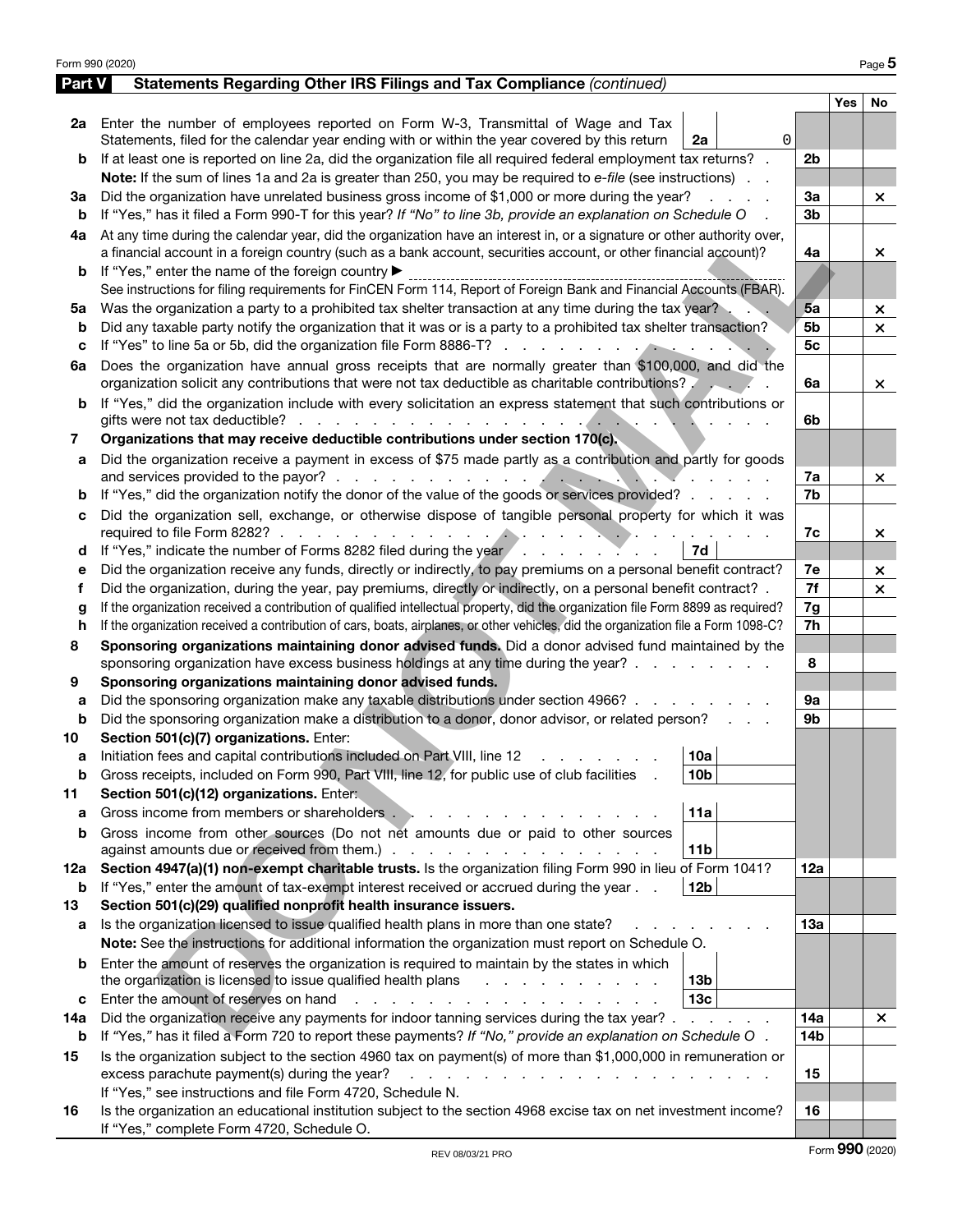|                | Form 990 (2020)                                                                                                                                                                                                                                                                                                                                                          |                 |                | Page 6                |
|----------------|--------------------------------------------------------------------------------------------------------------------------------------------------------------------------------------------------------------------------------------------------------------------------------------------------------------------------------------------------------------------------|-----------------|----------------|-----------------------|
| <b>Part VI</b> | Governance, Management, and Disclosure For each "Yes" response to lines 2 through 7b below, and for a "No"<br>response to line 8a, 8b, or 10b below, describe the circumstances, processes, or changes on Schedule O. See instructions.                                                                                                                                  |                 |                |                       |
|                | Check if Schedule O contains a response or note to any line in this Part VI                                                                                                                                                                                                                                                                                              |                 |                | $\mathbf{\mathsf{X}}$ |
|                | <b>Section A. Governing Body and Management</b>                                                                                                                                                                                                                                                                                                                          |                 | <b>Yes</b>     | No                    |
|                | 1a<br><b>1a</b> Enter the number of voting members of the governing body at the end of the tax year.<br>If there are material differences in voting rights among members of the governing body, or<br>if the governing body delegated broad authority to an executive committee or similar<br>committee, explain on Schedule O.                                          |                 |                |                       |
|                |                                                                                                                                                                                                                                                                                                                                                                          |                 |                |                       |
| b<br>2         | Enter the number of voting members included on line 1a, above, who are independent<br>1b<br>Did any officer, director, trustee, or key employee have a family relationship or a business relationship with<br>any other officer, director, trustee, or key employee?<br>and a state of the state<br>and a state                                                          | 2 <sub>1</sub>  |                | ×                     |
| 3              | Did the organization delegate control over management duties customarily performed by or under the direct<br>supervision of officers, directors, trustees, or key employees to a management company or other person?.                                                                                                                                                    | 3               |                | ×                     |
| 4              | Did the organization make any significant changes to its governing documents since the prior Form 990 was filed?                                                                                                                                                                                                                                                         | 4               |                | $\times$              |
| 5              | Did the organization become aware during the year of a significant diversion of the organization's assets? .                                                                                                                                                                                                                                                             | 5               |                | $\times$              |
| 6              | Did the organization have members or stockholders?<br>a na mara                                                                                                                                                                                                                                                                                                          | 6               | ×              |                       |
| 7a             | Did the organization have members, stockholders, or other persons who had the power to elect or appoint<br>one or more members of the governing body?<br>and a state of                                                                                                                                                                                                  | 7a              |                | ×.                    |
| b              | Are any governance decisions of the organization reserved to (or subject to approval by) members,<br>stockholders, or persons other than the governing body?<br>and and<br><b>Contract</b>                                                                                                                                                                               | 7b              |                | ×                     |
| 8              | Did the organization contemporaneously document the meetings held or written actions undertaken during<br>the year by the following:                                                                                                                                                                                                                                     |                 |                |                       |
| а              | The governing body? $\ldots$ $\ldots$ $\ldots$ $\ldots$ $\ldots$                                                                                                                                                                                                                                                                                                         | 8a              | ×              |                       |
| b              | Each committee with authority to act on behalf of the governing body?<br><b><i>Contract Contract</i></b><br>and a state of the state of                                                                                                                                                                                                                                  | 8b              | ×              |                       |
| 9              | Is there any officer, director, trustee, or key employee listed in Part VII, Section A, who cannot be reached at<br>the organization's mailing address? If "Yes," provide the names and addresses on Schedule O                                                                                                                                                          | 9               |                | ×                     |
|                | Section B. Policies (This Section B requests information about policies not required by the Internal Revenue Code.)                                                                                                                                                                                                                                                      |                 |                |                       |
|                |                                                                                                                                                                                                                                                                                                                                                                          |                 | Yes            | No                    |
| 10a            | Did the organization have local chapters, branches, or affiliates?                                                                                                                                                                                                                                                                                                       | 10a             |                | $\times$              |
| b              | If "Yes," did the organization have written policies and procedures governing the activities of such chapters,<br>affiliates, and branches to ensure their operations are consistent with the organization's exempt purposes?                                                                                                                                            | 10 <sub>b</sub> |                |                       |
| 11a            | Has the organization provided a complete copy of this Form 990 to all members of its governing body before filing the form?                                                                                                                                                                                                                                              | 11a             | ×              |                       |
| b              | Describe in Schedule O the process, if any, used by the organization to review this Form 990.                                                                                                                                                                                                                                                                            |                 |                |                       |
| 12a            | Did the organization have a written conflict of interest policy? If "No," go to line 13                                                                                                                                                                                                                                                                                  | 12a             | ×              |                       |
| b              | Were officers, directors, or trustees, and key employees required to disclose annually interests that could give rise to conflicts?                                                                                                                                                                                                                                      | 12 <sub>b</sub> | $\times$       |                       |
|                | Did the organization regularly and consistently monitor and enforce compliance with the policy? If "Yes,"<br>describe in Schedule O how this was done. And the state of the state of the state of the state of the state of the state of the state of the state of the state of the state of the state of the state of the state of the sta                              | 12 <sub>c</sub> | ×              |                       |
| 13             |                                                                                                                                                                                                                                                                                                                                                                          | 13              | $\pmb{\times}$ |                       |
| 14             | Did the organization have a written document retention and destruction policy?                                                                                                                                                                                                                                                                                           | 14              | $\times$       |                       |
| 15             | Did the process for determining compensation of the following persons include a review and approval by<br>independent persons, comparability data, and contemporaneous substantiation of the deliberation and decision?                                                                                                                                                  |                 |                |                       |
| a              | The organization's CEO, Executive Director, or top management official                                                                                                                                                                                                                                                                                                   | <b>15a</b>      |                | ×                     |
| b              | If "Yes" to line 15a or 15b, describe the process in Schedule O (see instructions).                                                                                                                                                                                                                                                                                      | <b>15b</b>      |                | $\times$              |
| 16а            | Did the organization invest in, contribute assets to, or participate in a joint venture or similar arrangement                                                                                                                                                                                                                                                           | 16a             |                | ×                     |
| b              | If "Yes," did the organization follow a written policy or procedure requiring the organization to evaluate its<br>participation in joint venture arrangements under applicable federal tax law, and take steps to safeguard the                                                                                                                                          |                 |                |                       |
|                | organization's exempt status with respect to such arrangements?                                                                                                                                                                                                                                                                                                          | 16b             |                |                       |
|                | <b>Section C. Disclosure</b>                                                                                                                                                                                                                                                                                                                                             |                 |                |                       |
| 17             | List the states with which a copy of this Form 990 is required to be filed >                                                                                                                                                                                                                                                                                             |                 |                |                       |
| 18             | Section 6104 requires an organization to make its Forms 1023 (1024 or 1024-A, if applicable), 990, and 990-T (Section 501(c)<br>(3)s only) available for public inspection. Indicate how you made these available. Check all that apply.<br>$\overline{\mathsf{x}}$ Own website<br>Another's website<br>$\boxtimes$ Upon request<br>$\Box$ Other (explain on Schedule O) |                 |                |                       |
| 19             | Describe on Schedule O whether (and if so, how) the organization made its governing documents, conflict of interest policy,<br>and financial statements available to the public during the tax year.                                                                                                                                                                     |                 |                |                       |

| 20 State the name, address, and telephone number of the person who possesses the organization's books and records |  |  |  |  |
|-------------------------------------------------------------------------------------------------------------------|--|--|--|--|
| KEN MCOUARRIE, P O BOX 271505, LITTLETON, CO 80127 (720)556-3434                                                  |  |  |  |  |
|                                                                                                                   |  |  |  |  |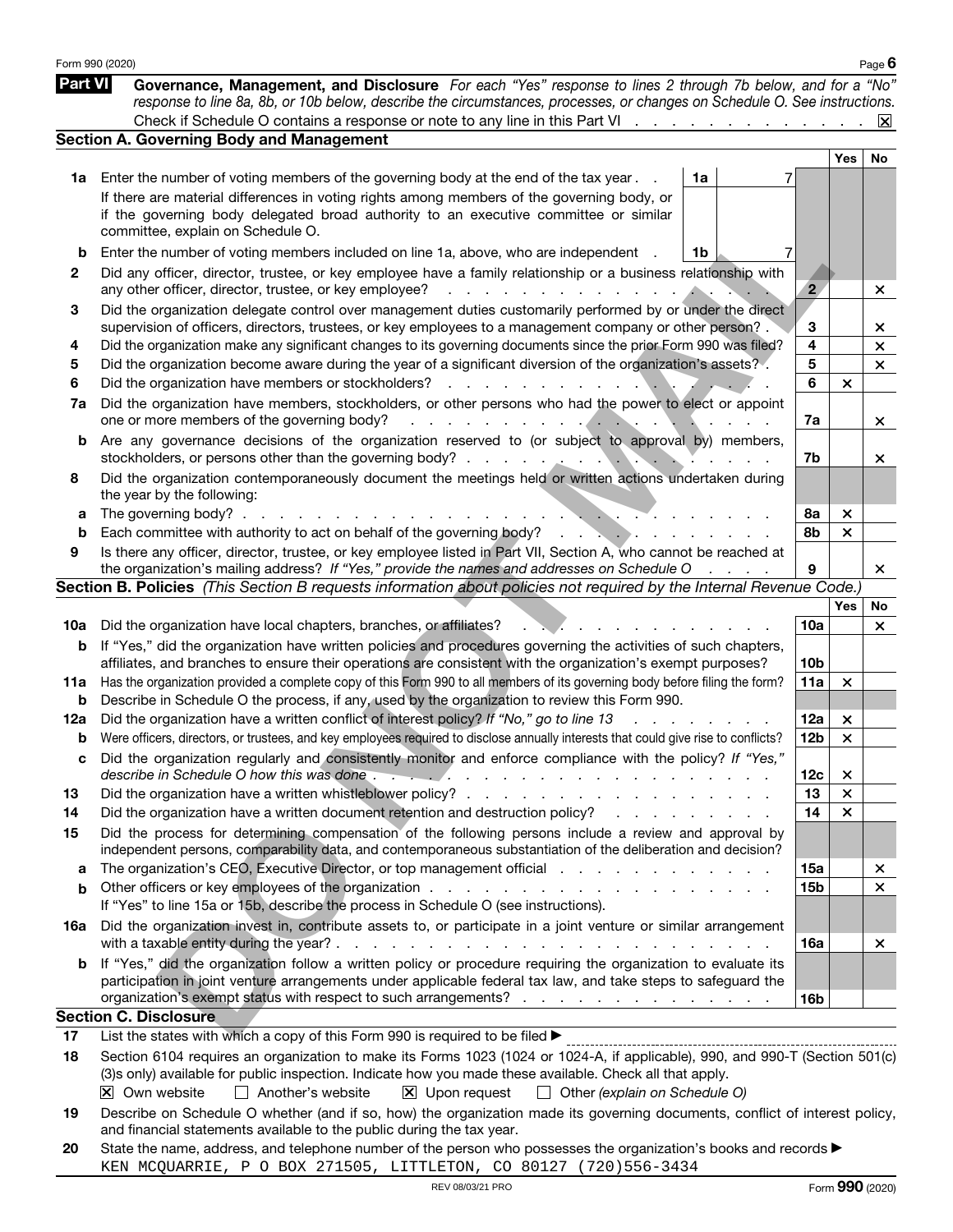# **Part VII Compensation of Officers, Directors, Trustees, Key Employees, Highest Compensated Employees, and Independent Contractors**

Check if Schedule O contains a response or note to any line in this Part VII . . .  $\Box$ **Section A. Officers, Directors, Trustees, Key Employees, and Highest Compensated Employees**

**1a** Complete this table for all persons required to be listed. Report compensation for the calendar year ending with or within the organization's tax year.

• List all of the organization's **current** officers, directors, trustees (whether individuals or organizations), regardless of amount of compensation. Enter -0- in columns (D), (E), and (F) if no compensation was paid.

| compensation. Enter -0- in columns (D), (E), and (F) if no compensation was paid.                                                                                                                                                                                                                          |                       |                                     |                       |          |              |                                 |        |                          |                              |                                           |
|------------------------------------------------------------------------------------------------------------------------------------------------------------------------------------------------------------------------------------------------------------------------------------------------------------|-----------------------|-------------------------------------|-----------------------|----------|--------------|---------------------------------|--------|--------------------------|------------------------------|-------------------------------------------|
| • List all of the organization's current key employees, if any. See instructions for definition of "key employee."                                                                                                                                                                                         |                       |                                     |                       |          |              |                                 |        |                          |                              |                                           |
| • List the organization's five current highest compensated employees (other than an officer, director, trustee, or key employee)<br>who received reportable compensation (Box 5 of Form W-2 and/or Box 7 of Form 1099-MISC) of more than \$100,000 from the<br>organization and any related organizations. |                       |                                     |                       |          |              |                                 |        |                          |                              |                                           |
| • List all of the organization's former officers, key employees, and highest compensated employees who received more than                                                                                                                                                                                  |                       |                                     |                       |          |              |                                 |        |                          |                              |                                           |
| \$100,000 of reportable compensation from the organization and any related organizations.                                                                                                                                                                                                                  |                       |                                     |                       |          |              |                                 |        |                          |                              |                                           |
| . List all of the organization's former directors or trustees that received, in the capacity as a former director or trustee of the                                                                                                                                                                        |                       |                                     |                       |          |              |                                 |        |                          |                              |                                           |
| organization, more than \$10,000 of reportable compensation from the organization and any related organizations.                                                                                                                                                                                           |                       |                                     |                       |          |              |                                 |        |                          |                              |                                           |
| See instructions for the order in which to list the persons above.                                                                                                                                                                                                                                         |                       |                                     |                       |          |              |                                 |        |                          |                              |                                           |
| $\overline{\mathbb{X}}$ Check this box if neither the organization nor any related organization compensated any current officer, director, or trustee.                                                                                                                                                     |                       |                                     |                       |          |              |                                 |        |                          |                              |                                           |
|                                                                                                                                                                                                                                                                                                            |                       |                                     |                       |          | (C)          |                                 |        |                          |                              |                                           |
| (A)                                                                                                                                                                                                                                                                                                        | (B)                   |                                     |                       | Position |              | (do not check more than one     |        | (D)                      | (E)                          | (F)                                       |
| Name and title                                                                                                                                                                                                                                                                                             | Average               |                                     |                       |          |              | box, unless person is both an   |        | Reportable               | Reportable                   | <b>Estimated amount</b>                   |
|                                                                                                                                                                                                                                                                                                            | hours<br>per week     |                                     |                       |          |              | officer and a director/trustee) |        | compensation<br>from the | compensation<br>from related | of other<br>compensation                  |
|                                                                                                                                                                                                                                                                                                            | (list any             | Individual trustee<br>  or director | Institutional trustee | Officer  | Key employee | Highest compensated<br>employee | Former | organization             | organizations                | from the                                  |
|                                                                                                                                                                                                                                                                                                            | hours for<br>related  |                                     |                       |          |              |                                 |        | (W-2/1099-MISC)          | (W-2/1099-MISC)              | organization and<br>related organizations |
|                                                                                                                                                                                                                                                                                                            | organizations         |                                     |                       |          |              |                                 |        |                          |                              |                                           |
|                                                                                                                                                                                                                                                                                                            | below<br>dotted line) |                                     |                       |          |              |                                 |        |                          |                              |                                           |
|                                                                                                                                                                                                                                                                                                            |                       |                                     |                       |          |              |                                 |        |                          |                              |                                           |
| (1) KEN MCQUARRIE                                                                                                                                                                                                                                                                                          | 10.00                 |                                     |                       |          |              |                                 |        |                          |                              |                                           |
| CHAIR/TREASURER                                                                                                                                                                                                                                                                                            |                       |                                     |                       | ×        |              |                                 |        |                          |                              |                                           |
| (2) LINDA FORSYTH                                                                                                                                                                                                                                                                                          | 1.00                  |                                     |                       |          |              |                                 |        |                          |                              |                                           |
| SECRETARY                                                                                                                                                                                                                                                                                                  |                       |                                     |                       | ×        |              |                                 |        |                          |                              |                                           |
| (3) SANDY LANGLEY                                                                                                                                                                                                                                                                                          | 5.00                  |                                     |                       |          |              |                                 |        |                          |                              |                                           |
| DIRECTOR (TRAINING)                                                                                                                                                                                                                                                                                        |                       | ×                                   |                       |          |              |                                 |        |                          |                              |                                           |
| (4) SANDY LANGLEY                                                                                                                                                                                                                                                                                          | 20.00                 |                                     |                       |          |              |                                 |        |                          |                              |                                           |
| DIRECTOR (MEMBERSHIP)                                                                                                                                                                                                                                                                                      |                       | ×                                   |                       |          |              |                                 |        |                          |                              |                                           |
| (5) LAURA ACKERMAN                                                                                                                                                                                                                                                                                         | 25.00                 |                                     |                       |          |              |                                 |        |                          |                              |                                           |
| DIRECTOR (MARKETING & COMMUNICATIONS)                                                                                                                                                                                                                                                                      |                       | ×                                   |                       |          |              |                                 |        |                          |                              |                                           |
| (6) SUSAN HORECKI                                                                                                                                                                                                                                                                                          | 30.00                 |                                     |                       |          |              |                                 |        |                          |                              |                                           |
| DIRECTOR (PROGRAMS)                                                                                                                                                                                                                                                                                        |                       | X                                   |                       |          |              |                                 |        |                          |                              |                                           |
| (7) PATRICIA BISANT                                                                                                                                                                                                                                                                                        | 2.00                  |                                     |                       |          |              |                                 |        |                          |                              |                                           |
| GENERAL BOARD MEMBER                                                                                                                                                                                                                                                                                       |                       | X                                   |                       |          |              |                                 |        |                          |                              |                                           |
| (8) LINDA TIEMAN                                                                                                                                                                                                                                                                                           | 3.00                  | X                                   |                       |          |              |                                 |        |                          |                              |                                           |
| GENERAL BOARD MEMBER<br>$\mathsf{IQ}$                                                                                                                                                                                                                                                                      |                       |                                     |                       |          |              |                                 |        |                          |                              |                                           |
|                                                                                                                                                                                                                                                                                                            |                       |                                     |                       |          |              |                                 |        |                          |                              |                                           |
| (10)                                                                                                                                                                                                                                                                                                       |                       |                                     |                       |          |              |                                 |        |                          |                              |                                           |
|                                                                                                                                                                                                                                                                                                            |                       |                                     |                       |          |              |                                 |        |                          |                              |                                           |
| (11)                                                                                                                                                                                                                                                                                                       |                       |                                     |                       |          |              |                                 |        |                          |                              |                                           |
|                                                                                                                                                                                                                                                                                                            |                       |                                     |                       |          |              |                                 |        |                          |                              |                                           |
| (12)                                                                                                                                                                                                                                                                                                       |                       |                                     |                       |          |              |                                 |        |                          |                              |                                           |
|                                                                                                                                                                                                                                                                                                            |                       |                                     |                       |          |              |                                 |        |                          |                              |                                           |
| (13)                                                                                                                                                                                                                                                                                                       |                       |                                     |                       |          |              |                                 |        |                          |                              |                                           |
|                                                                                                                                                                                                                                                                                                            |                       |                                     |                       |          |              |                                 |        |                          |                              |                                           |
| (14)                                                                                                                                                                                                                                                                                                       |                       |                                     |                       |          |              |                                 |        |                          |                              |                                           |
|                                                                                                                                                                                                                                                                                                            |                       |                                     |                       |          |              |                                 |        |                          |                              |                                           |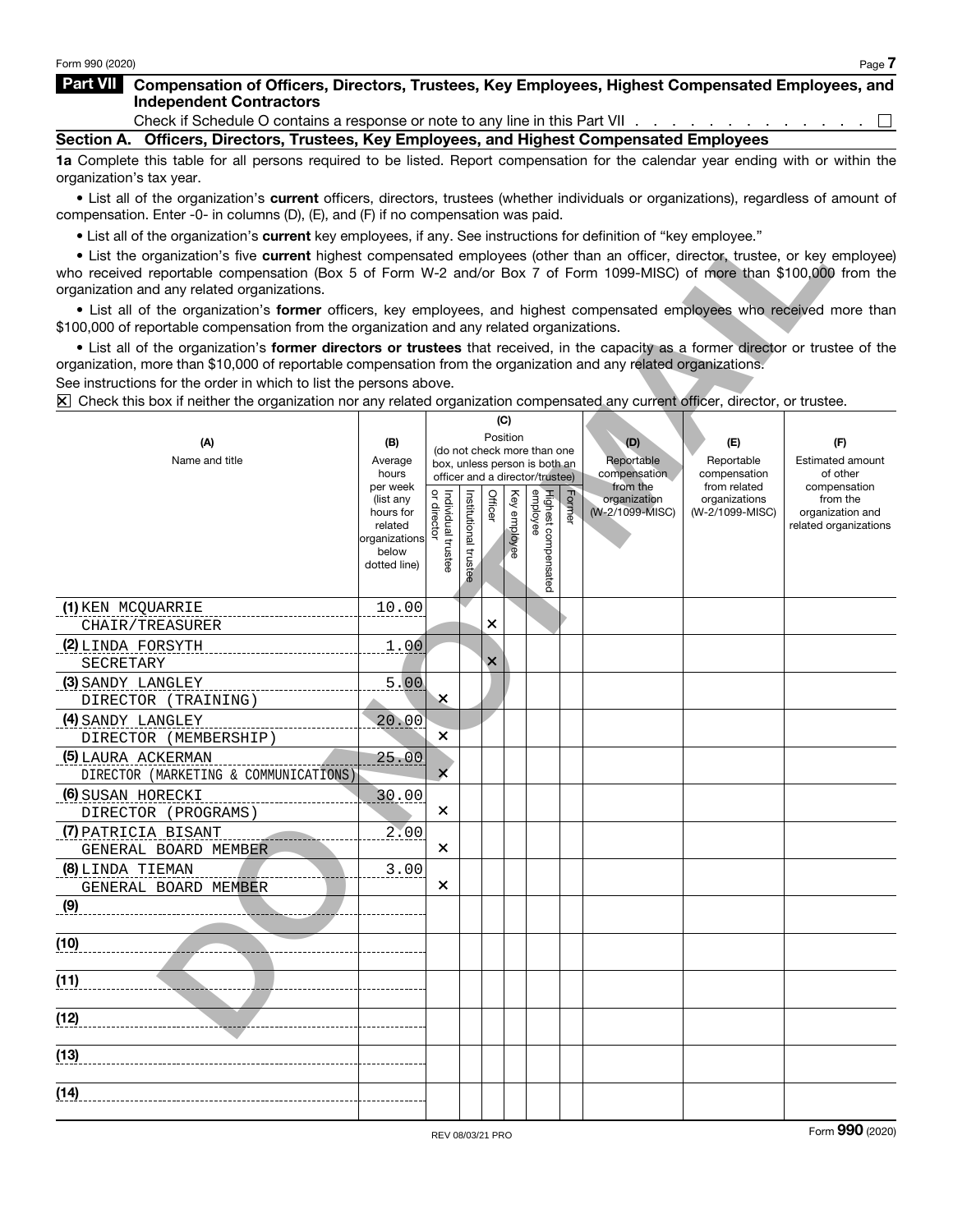|      | Part VII Section A. Officers, Directors, Trustees, Key Employees, and Highest Compensated Employees (continued)                                                                                                                                        |                          |                                   |                       |                      |              |                                                              |        |                                                                                                                                      |                               |  |                       |                          |    |
|------|--------------------------------------------------------------------------------------------------------------------------------------------------------------------------------------------------------------------------------------------------------|--------------------------|-----------------------------------|-----------------------|----------------------|--------------|--------------------------------------------------------------|--------|--------------------------------------------------------------------------------------------------------------------------------------|-------------------------------|--|-----------------------|--------------------------|----|
|      |                                                                                                                                                                                                                                                        |                          |                                   |                       |                      | (C)          |                                                              |        |                                                                                                                                      |                               |  |                       |                          |    |
|      | (A)                                                                                                                                                                                                                                                    | (B)                      |                                   |                       |                      | Position     |                                                              |        | (D)                                                                                                                                  | (E)                           |  |                       | (F)                      |    |
|      | Name and title                                                                                                                                                                                                                                         | Average                  |                                   |                       |                      |              | (do not check more than one<br>box, unless person is both an |        | Reportable                                                                                                                           | Reportable                    |  |                       | Estimated amount         |    |
|      |                                                                                                                                                                                                                                                        | hours                    |                                   |                       |                      |              | officer and a director/trustee)                              |        | compensation                                                                                                                         | compensation                  |  |                       | of other                 |    |
|      |                                                                                                                                                                                                                                                        | per week<br>(list any    |                                   |                       |                      |              |                                                              |        | from the<br>organization                                                                                                             | from related<br>organizations |  |                       | compensation<br>from the |    |
|      |                                                                                                                                                                                                                                                        | hours for                |                                   |                       | Officer              | Key employee |                                                              | Former | (W-2/1099-MISC)                                                                                                                      | (W-2/1099-MISC)               |  |                       | organization and         |    |
|      |                                                                                                                                                                                                                                                        | related<br>organizations |                                   |                       |                      |              |                                                              |        |                                                                                                                                      |                               |  | related organizations |                          |    |
|      |                                                                                                                                                                                                                                                        | below                    | Individual trustee<br>or director |                       |                      |              |                                                              |        |                                                                                                                                      |                               |  |                       |                          |    |
|      |                                                                                                                                                                                                                                                        | dotted line)             |                                   | Institutional trustee |                      |              | Highest compensated<br>employee                              |        |                                                                                                                                      |                               |  |                       |                          |    |
|      |                                                                                                                                                                                                                                                        |                          |                                   |                       |                      |              |                                                              |        |                                                                                                                                      |                               |  |                       |                          |    |
| (15) |                                                                                                                                                                                                                                                        |                          |                                   |                       |                      |              |                                                              |        |                                                                                                                                      |                               |  |                       |                          |    |
|      |                                                                                                                                                                                                                                                        |                          |                                   |                       |                      |              |                                                              |        |                                                                                                                                      |                               |  |                       |                          |    |
| (16) |                                                                                                                                                                                                                                                        |                          |                                   |                       |                      |              |                                                              |        |                                                                                                                                      |                               |  |                       |                          |    |
|      |                                                                                                                                                                                                                                                        |                          |                                   |                       |                      |              |                                                              |        |                                                                                                                                      |                               |  |                       |                          |    |
| (17) |                                                                                                                                                                                                                                                        |                          |                                   |                       |                      |              |                                                              |        |                                                                                                                                      |                               |  |                       |                          |    |
|      |                                                                                                                                                                                                                                                        |                          |                                   |                       |                      |              |                                                              |        |                                                                                                                                      |                               |  |                       |                          |    |
| (18) |                                                                                                                                                                                                                                                        |                          |                                   |                       |                      |              |                                                              |        |                                                                                                                                      |                               |  |                       |                          |    |
|      |                                                                                                                                                                                                                                                        |                          |                                   |                       |                      |              |                                                              |        |                                                                                                                                      |                               |  |                       |                          |    |
| (19) |                                                                                                                                                                                                                                                        |                          |                                   |                       |                      |              |                                                              |        |                                                                                                                                      |                               |  |                       |                          |    |
|      |                                                                                                                                                                                                                                                        |                          |                                   |                       |                      |              |                                                              |        |                                                                                                                                      |                               |  |                       |                          |    |
| (20) |                                                                                                                                                                                                                                                        |                          |                                   |                       |                      |              |                                                              |        |                                                                                                                                      |                               |  |                       |                          |    |
|      |                                                                                                                                                                                                                                                        |                          |                                   |                       |                      |              |                                                              |        |                                                                                                                                      |                               |  |                       |                          |    |
| (21) |                                                                                                                                                                                                                                                        |                          |                                   |                       |                      |              |                                                              |        |                                                                                                                                      |                               |  |                       |                          |    |
|      |                                                                                                                                                                                                                                                        |                          |                                   |                       |                      |              |                                                              |        |                                                                                                                                      |                               |  |                       |                          |    |
| (22) |                                                                                                                                                                                                                                                        |                          |                                   |                       |                      |              |                                                              |        |                                                                                                                                      |                               |  |                       |                          |    |
|      |                                                                                                                                                                                                                                                        |                          |                                   |                       |                      |              |                                                              |        |                                                                                                                                      |                               |  |                       |                          |    |
| (23) |                                                                                                                                                                                                                                                        |                          |                                   |                       |                      |              |                                                              |        |                                                                                                                                      |                               |  |                       |                          |    |
|      |                                                                                                                                                                                                                                                        |                          |                                   |                       |                      |              |                                                              |        |                                                                                                                                      |                               |  |                       |                          |    |
| (24) |                                                                                                                                                                                                                                                        |                          |                                   |                       |                      |              |                                                              |        |                                                                                                                                      |                               |  |                       |                          |    |
|      |                                                                                                                                                                                                                                                        |                          |                                   |                       |                      |              |                                                              |        |                                                                                                                                      |                               |  |                       |                          |    |
| (25) |                                                                                                                                                                                                                                                        |                          |                                   |                       |                      |              |                                                              |        |                                                                                                                                      |                               |  |                       |                          |    |
|      |                                                                                                                                                                                                                                                        |                          |                                   |                       |                      |              |                                                              |        |                                                                                                                                      |                               |  |                       |                          |    |
| 1b   | Subtotal                                                                                                                                                                                                                                               |                          |                                   |                       |                      |              |                                                              |        |                                                                                                                                      |                               |  |                       |                          |    |
| C    | Total from continuation sheets to Part VII, Section A                                                                                                                                                                                                  |                          |                                   |                       |                      |              |                                                              |        |                                                                                                                                      |                               |  |                       |                          |    |
| d    | Total (add lines 1b and 1c).<br>$\mathcal{A}=\mathcal{A}=\mathcal{A}=\mathcal{A}=\mathcal{A}$ .                                                                                                                                                        |                          |                                   |                       | <b>Service</b> State |              |                                                              |        |                                                                                                                                      |                               |  |                       |                          |    |
| 2    | Total number of individuals (including but not limited to those listed above) who received more than \$100,000 of                                                                                                                                      |                          |                                   |                       |                      |              |                                                              |        |                                                                                                                                      |                               |  |                       |                          |    |
|      | reportable compensation from the organization >                                                                                                                                                                                                        |                          |                                   |                       |                      |              |                                                              |        |                                                                                                                                      |                               |  |                       |                          |    |
|      |                                                                                                                                                                                                                                                        |                          |                                   |                       |                      |              |                                                              |        |                                                                                                                                      |                               |  |                       | <b>Yes</b>               | No |
| 3    | Did the organization list any former officer, director, trustee, key employee, or highest compensated                                                                                                                                                  |                          |                                   |                       |                      |              |                                                              |        |                                                                                                                                      |                               |  |                       |                          |    |
|      | employee on line 1a? If "Yes," complete Schedule J for such individual                                                                                                                                                                                 |                          |                                   |                       |                      |              |                                                              |        | $\mathbf{r}$ , $\mathbf{r}$ , $\mathbf{r}$ , $\mathbf{r}$ , $\mathbf{r}$ , $\mathbf{r}$ , $\mathbf{r}$ , $\mathbf{r}$ , $\mathbf{r}$ |                               |  | 3                     |                          | ×  |
| 4    | For any individual listed on line 1a, is the sum of reportable compensation and other compensation from the                                                                                                                                            |                          |                                   |                       |                      |              |                                                              |        |                                                                                                                                      |                               |  |                       |                          |    |
|      | organization and related organizations greater than \$150,000? If "Yes," complete Schedule J for such                                                                                                                                                  |                          |                                   |                       |                      |              |                                                              |        |                                                                                                                                      |                               |  |                       |                          |    |
|      | <i>individual</i><br>$\mathbf{r}$ . The set of the set of the set of the set of the set of the set of the set of the set of the set of the set of the set of the set of the set of the set of the set of the set of the set of the set of the set of t |                          |                                   |                       |                      |              |                                                              |        |                                                                                                                                      |                               |  | 4                     |                          | ×  |
| 5    | Did any person listed on line 1a receive or accrue compensation from any unrelated organization or individual                                                                                                                                          |                          |                                   |                       |                      |              |                                                              |        |                                                                                                                                      |                               |  |                       |                          |    |
|      | for services rendered to the organization? If "Yes," complete Schedule J for such person                                                                                                                                                               |                          |                                   |                       |                      |              |                                                              |        |                                                                                                                                      | and the company of the        |  | 5                     |                          | ×  |
|      | <b>Section B. Independent Contractors</b>                                                                                                                                                                                                              |                          |                                   |                       |                      |              |                                                              |        |                                                                                                                                      |                               |  |                       |                          |    |
| 1    | Complete this table for your five highest compensated independent contractors that received more than \$100,000 of                                                                                                                                     |                          |                                   |                       |                      |              |                                                              |        |                                                                                                                                      |                               |  |                       |                          |    |
|      | compensation from the organization. Report compensation for the calendar year ending with or within the organization's tax year.                                                                                                                       |                          |                                   |                       |                      |              |                                                              |        |                                                                                                                                      |                               |  |                       |                          |    |
|      |                                                                                                                                                                                                                                                        |                          |                                   |                       |                      |              |                                                              |        |                                                                                                                                      |                               |  |                       |                          |    |
|      | (A)<br>Name and business address                                                                                                                                                                                                                       |                          |                                   |                       |                      |              |                                                              |        | (B)<br>Description of services                                                                                                       |                               |  | (C)<br>Compensation   |                          |    |
|      |                                                                                                                                                                                                                                                        |                          |                                   |                       |                      |              |                                                              |        |                                                                                                                                      |                               |  |                       |                          |    |
|      |                                                                                                                                                                                                                                                        |                          |                                   |                       |                      |              |                                                              |        |                                                                                                                                      |                               |  |                       |                          |    |
|      |                                                                                                                                                                                                                                                        |                          |                                   |                       |                      |              |                                                              |        |                                                                                                                                      |                               |  |                       |                          |    |
|      |                                                                                                                                                                                                                                                        |                          |                                   |                       |                      |              |                                                              |        |                                                                                                                                      |                               |  |                       |                          |    |
|      |                                                                                                                                                                                                                                                        |                          |                                   |                       |                      |              |                                                              |        |                                                                                                                                      |                               |  |                       |                          |    |

|  | Total number of independent contractors (including but not limited to those listed above) who |  |  |  |  |  |
|--|-----------------------------------------------------------------------------------------------|--|--|--|--|--|
|  | received more than \$100,000 of compensation from the organization $\blacktriangleright$      |  |  |  |  |  |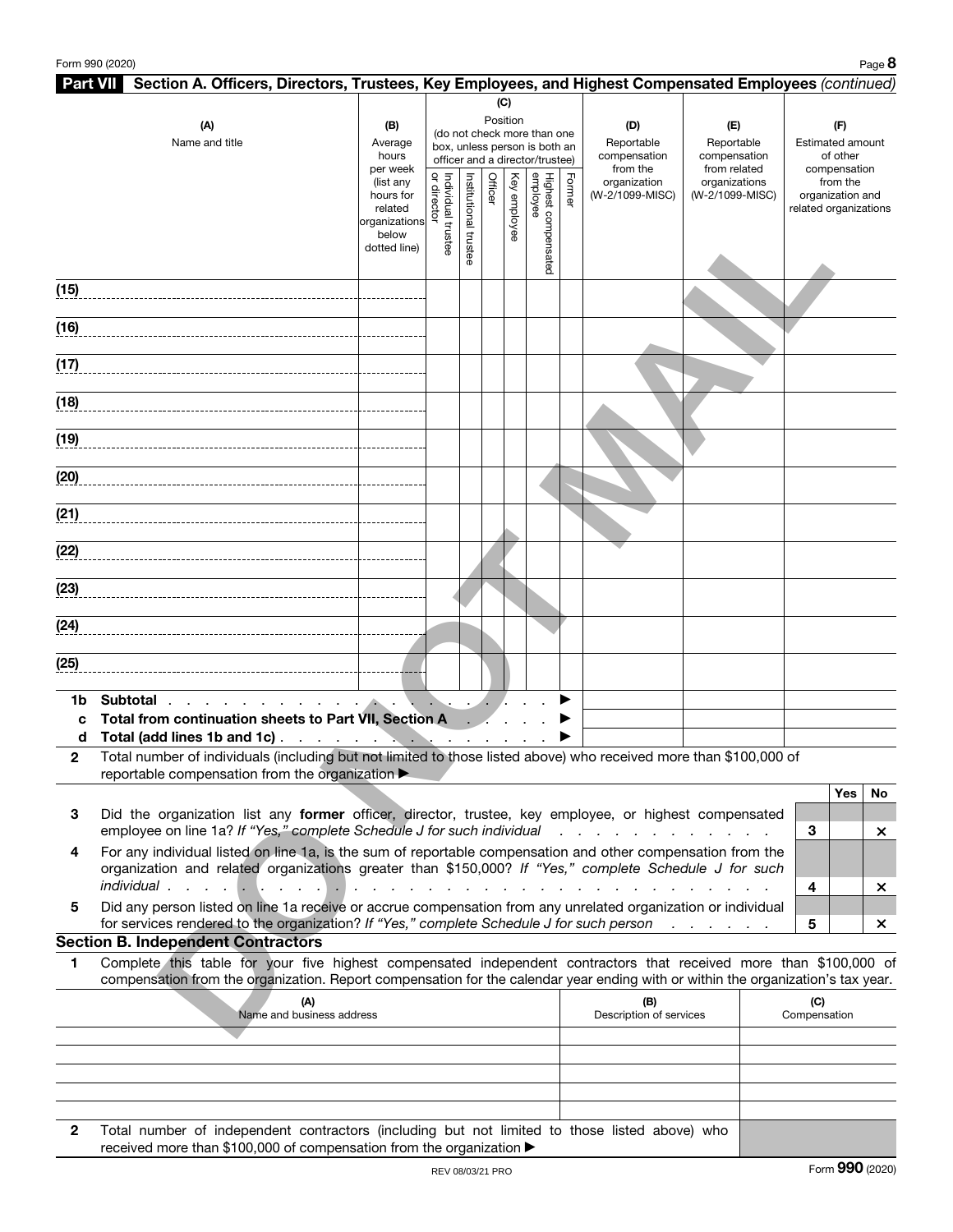**Part VIII Statement of Revenue**<br>Check if Schedule Q contain

|                                                           |         | Check if Schedule O contains a response or note to any line in this Part VIII              |                      |                      |                                              |                                      |                                                               |
|-----------------------------------------------------------|---------|--------------------------------------------------------------------------------------------|----------------------|----------------------|----------------------------------------------|--------------------------------------|---------------------------------------------------------------|
|                                                           |         |                                                                                            |                      | (A)<br>Total revenue | (B)<br>Related or exempt<br>function revenue | (C)<br>Unrelated<br>business revenue | (D)<br>Revenue excluded<br>from tax under<br>sections 512-514 |
|                                                           | 1a      | Federated campaigns<br>1a                                                                  |                      |                      |                                              |                                      |                                                               |
|                                                           | b       | Membership dues<br>1 <sub>b</sub>                                                          | 4,795.               |                      |                                              |                                      |                                                               |
|                                                           | c       | Fundraising events<br>1 <sub>c</sub>                                                       | 6,321.               |                      |                                              |                                      |                                                               |
|                                                           | d       | Related organizations<br>1 <sub>d</sub>                                                    |                      |                      |                                              |                                      |                                                               |
|                                                           | е       | Government grants (contributions)<br>1e                                                    |                      |                      |                                              |                                      |                                                               |
| Contributions, Gifts, Grants<br>and Other Similar Amounts | f       | All other contributions, gifts, grants,                                                    |                      |                      |                                              |                                      |                                                               |
|                                                           |         | and similar amounts not included above<br>1f                                               | 14,036.              |                      |                                              |                                      |                                                               |
|                                                           | a       | Noncash contributions included in                                                          |                      |                      |                                              |                                      |                                                               |
|                                                           |         | lines $1a-1f$ .<br>1g $ $ \$                                                               |                      |                      |                                              |                                      |                                                               |
|                                                           | h.      | Total. Add lines 1a-1f                                                                     | <b>Business Code</b> | 25, 152.             |                                              |                                      |                                                               |
|                                                           | 2a      | EVALUATION FEES                                                                            | 900099               | 1,225.               | 1,225                                        | $\mathsf{O}$                         |                                                               |
|                                                           | b       | TRAINING COURSES                                                                           | 900099               | 275.                 | 275.                                         | 0.                                   | 0.<br>$\overline{0}$ .                                        |
| Revenue                                                   | c       |                                                                                            |                      |                      |                                              |                                      |                                                               |
|                                                           | d       |                                                                                            |                      |                      |                                              |                                      |                                                               |
|                                                           | е       |                                                                                            |                      |                      |                                              |                                      |                                                               |
| Program Service                                           | f       | All other program service revenue                                                          |                      |                      |                                              |                                      |                                                               |
|                                                           | g       | Total. Add lines 2a-2f                                                                     | ▶                    | 1,500.               |                                              |                                      |                                                               |
|                                                           | 3       | Investment income (including dividends, interest, and                                      |                      |                      |                                              |                                      |                                                               |
|                                                           |         | other similar amounts)                                                                     |                      |                      |                                              |                                      |                                                               |
|                                                           | 4       | Income from investment of tax-exempt bond proceeds                                         |                      |                      |                                              |                                      |                                                               |
|                                                           | 5       | Royalties<br>and a series of the contract of the<br>(i) Real                               |                      |                      |                                              |                                      |                                                               |
|                                                           |         | Gross rents                                                                                | (ii) Personal        |                      |                                              |                                      |                                                               |
|                                                           | 6а<br>b | 6a<br>Less: rental expenses<br>6b                                                          |                      |                      |                                              |                                      |                                                               |
|                                                           | c       | Rental income or (loss)<br>6с                                                              |                      |                      |                                              |                                      |                                                               |
|                                                           | d       | Net rental income or (loss)                                                                | ▶                    |                      |                                              |                                      |                                                               |
|                                                           | 7a      | (i) Securities<br>Gross amount from                                                        | (ii) Other           |                      |                                              |                                      |                                                               |
|                                                           |         | of<br>sales<br>assets                                                                      |                      |                      |                                              |                                      |                                                               |
|                                                           |         | other than inventory<br>7a                                                                 |                      |                      |                                              |                                      |                                                               |
|                                                           |         | Less: cost or other basis                                                                  |                      |                      |                                              |                                      |                                                               |
| Other Revenue                                             |         | and sales expenses<br>7b                                                                   |                      |                      |                                              |                                      |                                                               |
|                                                           | c       | Gain or (loss).<br>7c                                                                      |                      |                      |                                              |                                      |                                                               |
|                                                           | d       | Net gain or (loss)<br><b>Contractor</b>                                                    |                      |                      |                                              |                                      |                                                               |
|                                                           | 8а      | Gross income from fundraising                                                              |                      |                      |                                              |                                      |                                                               |
|                                                           |         | events (not including $$6, 321$ .<br>of contributions reported on line                     |                      |                      |                                              |                                      |                                                               |
|                                                           |         | 1c). See Part IV, line 18<br>8a                                                            |                      |                      |                                              |                                      |                                                               |
|                                                           | b       | Less: direct expenses<br>8b                                                                |                      |                      |                                              |                                      |                                                               |
|                                                           | с       | Net income or (loss) from fundraising events                                               | ▶                    |                      |                                              |                                      |                                                               |
|                                                           | 9а      | Gross income from gaming                                                                   |                      |                      |                                              |                                      |                                                               |
|                                                           |         | activities. See Part IV, line 19<br>9a                                                     |                      |                      |                                              |                                      |                                                               |
|                                                           | b       | Less: direct expenses<br>9 <sub>b</sub>                                                    |                      |                      |                                              |                                      |                                                               |
|                                                           | c       | Net income or (loss) from gaming activities                                                | ▶                    |                      |                                              |                                      |                                                               |
|                                                           |         | 10a Gross sales of inventory, less                                                         |                      |                      |                                              |                                      |                                                               |
|                                                           |         | returns and allowances<br>10a<br>$\mathcal{L}^{\text{max}}$ and $\mathcal{L}^{\text{max}}$ |                      |                      |                                              |                                      |                                                               |
|                                                           | b       | Less: cost of goods sold<br>10 <sub>b</sub>                                                |                      |                      |                                              |                                      |                                                               |
|                                                           | c       | Net income or (loss) from sales of inventory                                               | <b>Business Code</b> |                      |                                              |                                      |                                                               |
| Miscellaneous                                             | 11a     | MISCELLANOUS REVENUE                                                                       | 900099               | 474.                 | 0.                                           | 474.                                 | 0.                                                            |
| Revenue                                                   | b       |                                                                                            |                      |                      |                                              |                                      |                                                               |
|                                                           | с       |                                                                                            |                      |                      |                                              |                                      |                                                               |
|                                                           | d       | All other revenue<br>and the company of the company of                                     |                      |                      |                                              |                                      |                                                               |
|                                                           | е       | Total. Add lines 11a-11d                                                                   | ▶                    | 474.                 |                                              |                                      |                                                               |
|                                                           | 12      | Total revenue. See instructions                                                            |                      | 27,126.              | 1,500.                                       | 474.                                 | 0.                                                            |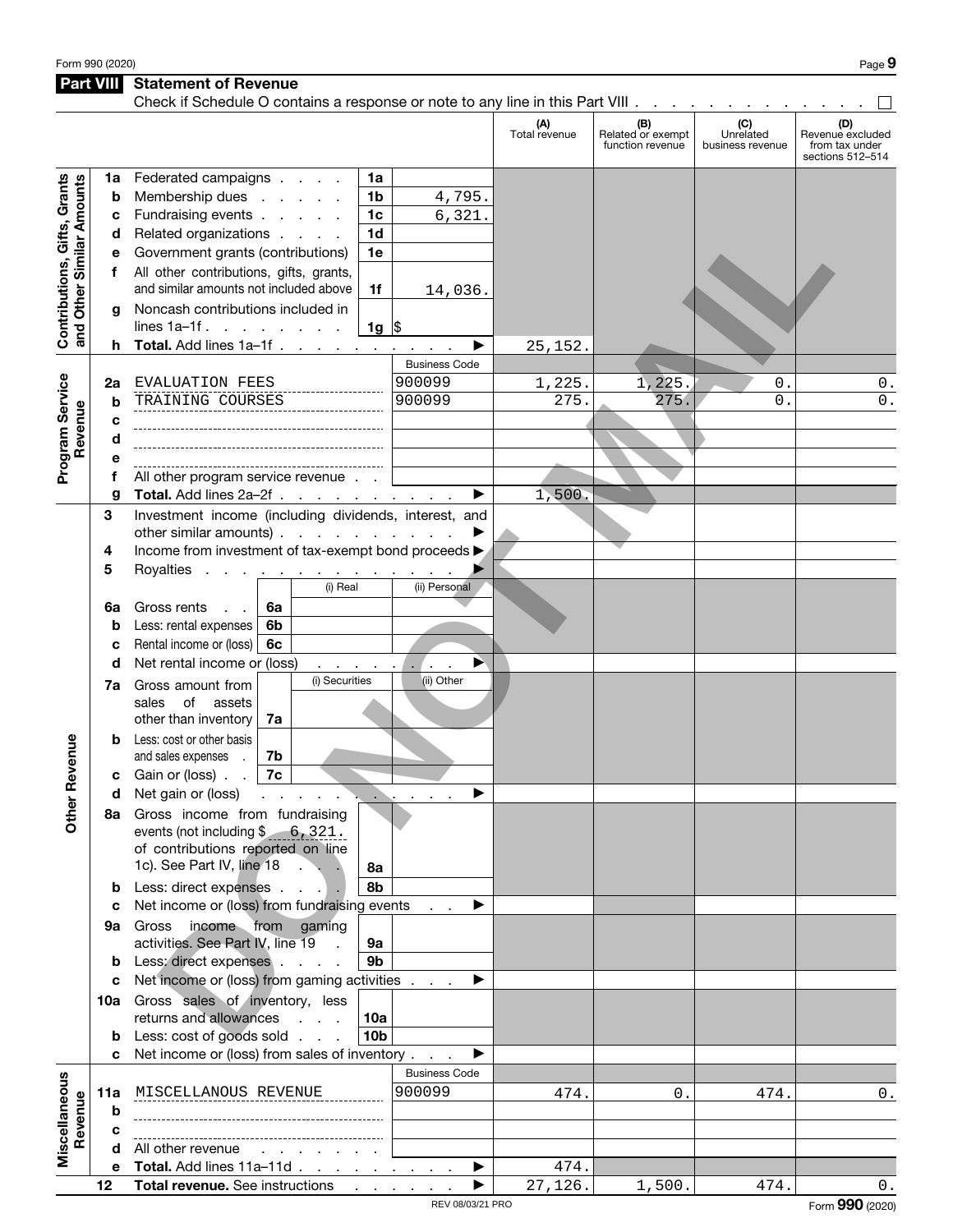# **Part IX Statement of Functional Expenses**

|                 | Section 501(c)(3) and 501(c)(4) organizations must complete all columns. All other organizations must complete column (A).                                                                                                        |                       |                                    |                                           |                                |
|-----------------|-----------------------------------------------------------------------------------------------------------------------------------------------------------------------------------------------------------------------------------|-----------------------|------------------------------------|-------------------------------------------|--------------------------------|
|                 | Check if Schedule O contains a response or note to any line in this Part IX                                                                                                                                                       |                       |                                    |                                           |                                |
|                 | Do not include amounts reported on lines 6b, 7b,<br>8b, 9b, and 10b of Part VIII.                                                                                                                                                 | (A)<br>Total expenses | (B)<br>Program service<br>expenses | (C)<br>Management and<br>general expenses | (D)<br>Fundraising<br>expenses |
| 1               | Grants and other assistance to domestic organizations                                                                                                                                                                             |                       |                                    |                                           |                                |
|                 | and domestic governments. See Part IV, line 21                                                                                                                                                                                    | 334.                  | 334.                               |                                           |                                |
| $\mathbf{2}$    | Grants and other assistance to domestic<br>individuals. See Part IV, line 22                                                                                                                                                      |                       |                                    |                                           |                                |
| 3               | Grants and other assistance to foreign<br>organizations, foreign governments, and<br>foreign individuals. See Part IV, lines 15 and 16                                                                                            |                       |                                    |                                           |                                |
| 4               | Benefits paid to or for members                                                                                                                                                                                                   | 3,324.                | 3,324.                             |                                           |                                |
| 5               | Compensation of current officers, directors,<br>trustees, and key employees<br><b>Service Control</b>                                                                                                                             |                       |                                    |                                           |                                |
| 6               | Compensation not included above to disqualified<br>persons (as defined under section 4958(f)(1)) and<br>persons described in section 4958(c)(3)(B)                                                                                |                       |                                    |                                           |                                |
| 7               | Other salaries and wages<br><b>Contract Contract Contract</b>                                                                                                                                                                     |                       |                                    |                                           |                                |
| 8               | Pension plan accruals and contributions (include<br>section 401(k) and 403(b) employer contributions)                                                                                                                             |                       |                                    |                                           |                                |
| 9               | Other employee benefits                                                                                                                                                                                                           |                       |                                    |                                           |                                |
| 10              | Payroll taxes                                                                                                                                                                                                                     |                       |                                    |                                           |                                |
| 11              | Fees for services (nonemployees):                                                                                                                                                                                                 |                       |                                    |                                           |                                |
| a               | Management                                                                                                                                                                                                                        |                       |                                    |                                           |                                |
| b               | Legal $\ldots$ $\ldots$ $\ldots$ $\ldots$ $\ldots$                                                                                                                                                                                |                       |                                    |                                           |                                |
| c               | Accounting                                                                                                                                                                                                                        | 520.                  | 0.                                 | 520.                                      | $0$ .                          |
| d               | Lobbying                                                                                                                                                                                                                          |                       |                                    |                                           |                                |
| е               | Professional fundraising services. See Part IV, line 17                                                                                                                                                                           | 179.                  |                                    |                                           | 179.                           |
| f               | Investment management fees                                                                                                                                                                                                        |                       |                                    |                                           |                                |
| g               | Other. (If line 11g amount exceeds 10% of line 25, column                                                                                                                                                                         |                       |                                    |                                           |                                |
|                 | (A) amount, list line 11g expenses on Schedule O.) .                                                                                                                                                                              |                       |                                    |                                           |                                |
| 12 <sub>2</sub> | Advertising and promotion                                                                                                                                                                                                         | 183.                  | 183.                               | 0.                                        | $0$ .                          |
| 13              | Office expenses<br>the contract of the contract of the                                                                                                                                                                            | 1,070.                | 0.                                 | 1,070.                                    | $\mathbf 0$ .                  |
| 14              | Information technology exercise and the set of the set of the set of the set of the set of the set of the set of the set of the set of the set of the set of the set of the set of the set of the set of the set of the set of    | 2,404.                | 0.                                 | 2,404.                                    | $\,0$ .                        |
| 15              | Royalties                                                                                                                                                                                                                         |                       |                                    |                                           |                                |
| 16              | Occupancy                                                                                                                                                                                                                         |                       |                                    |                                           |                                |
| 17              | Travel<br><b>Service</b>                                                                                                                                                                                                          | 108.                  | 0.                                 | 108.                                      | $\mathsf{0}$ .                 |
| 18              | Payments of travel or entertainment expenses<br>for any federal, state, or local public officials                                                                                                                                 |                       |                                    |                                           |                                |
| 19              | Conferences, conventions, and meetings .                                                                                                                                                                                          | 449.                  | 449.                               | 0.                                        | $0$ .                          |
| 20              | Interest<br>the contract of the contract of the                                                                                                                                                                                   |                       |                                    |                                           |                                |
| 21              | Payments to affiliates                                                                                                                                                                                                            |                       |                                    |                                           |                                |
| 22<br>23        | Depreciation, depletion, and amortization.                                                                                                                                                                                        | 1,893.                | 0.                                 | 1,893.                                    |                                |
|                 |                                                                                                                                                                                                                                   |                       |                                    |                                           | $0$ .                          |
| 24              | Other expenses. Itemize expenses not covered<br>above (List miscellaneous expenses on line 24e. If                                                                                                                                |                       |                                    |                                           |                                |
|                 | line 24e amount exceeds 10% of line 25, column                                                                                                                                                                                    |                       |                                    |                                           |                                |
|                 | (A) amount, list line 24e expenses on Schedule O.)                                                                                                                                                                                |                       |                                    |                                           |                                |
| а               | MEMBERSHIP/SUBSCRIPTIONS                                                                                                                                                                                                          | 306.                  | 0.                                 | 306.                                      | 0.                             |
| b               | WEBSITE<br>_______________________________                                                                                                                                                                                        | 1,139.                | 0.                                 | 1,139.                                    | $\mathbf 0$ .                  |
| c               | MOBILE PHONE                                                                                                                                                                                                                      | 631                   | 0.                                 | 631.                                      | $\mathbf 0$ .                  |
| d               | TRAINING EXPENSES                                                                                                                                                                                                                 | 40.                   | 40.                                | $0$ .                                     | $\mathbf 0$ .                  |
| е               | All other expenses<br>. ________________________________                                                                                                                                                                          | 1,228.                | 510.                               | 718.                                      | 0.                             |
| 25              | Total functional expenses. Add lines 1 through 24e                                                                                                                                                                                | 13,808.               | 4,840.                             | 8,789.                                    | 179.                           |
| 26              | Joint costs. Complete this line only if the                                                                                                                                                                                       |                       |                                    |                                           |                                |
|                 | organization reported in column (B) joint costs<br>from a combined educational campaign and<br>fundraising solicitation. Check here $\blacktriangleright \Box$ if<br>following SOP 98-2 (ASC 958-720)<br><b>Contract Contract</b> |                       |                                    |                                           |                                |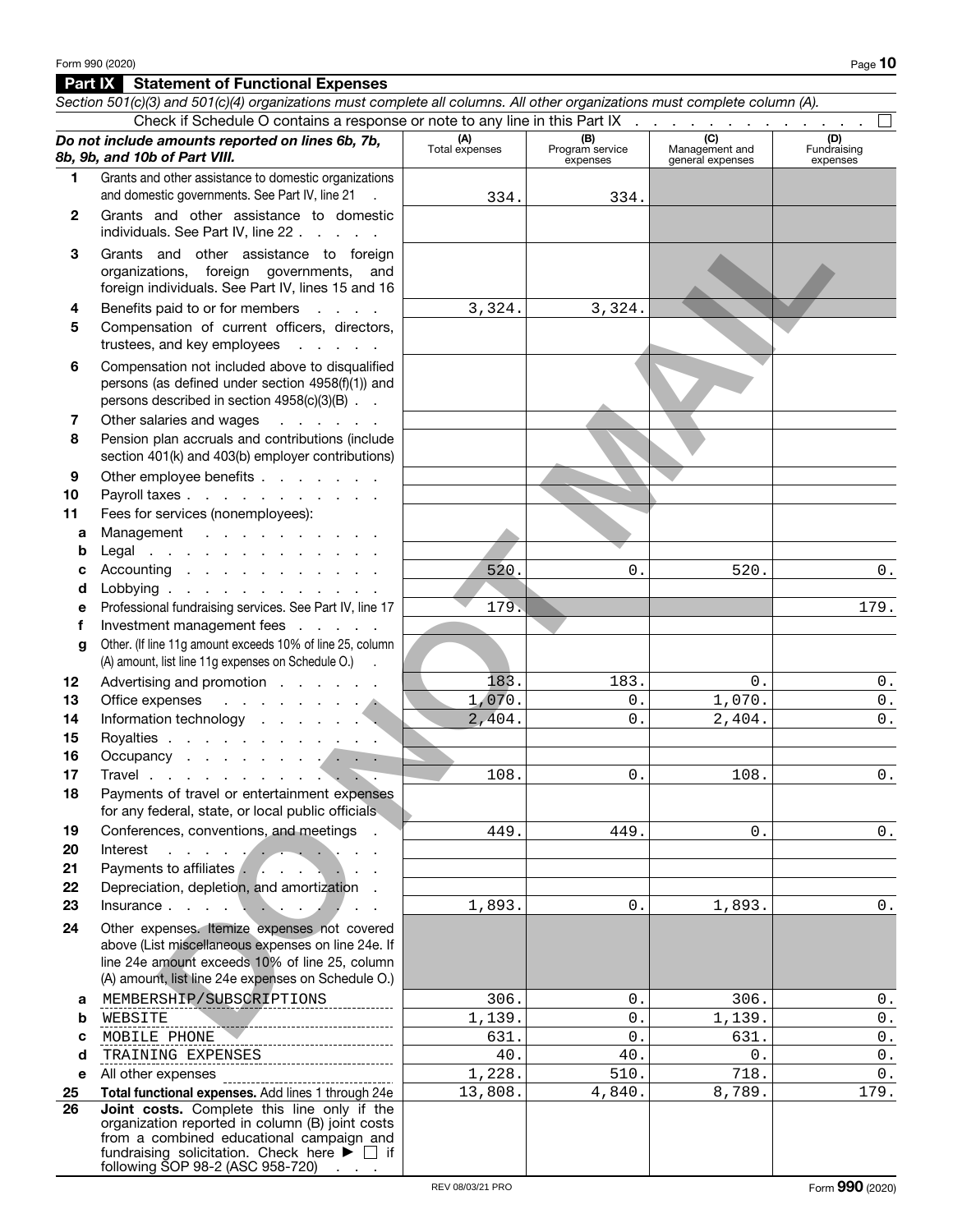Form 990 (2020) Page **11** 

|                             | Part X       | <b>Balance Sheet</b><br>Check if Schedule O contains a response or note to any line in this Part X                                                                                                                                                                                 |                                                                             |                 |                    |
|-----------------------------|--------------|------------------------------------------------------------------------------------------------------------------------------------------------------------------------------------------------------------------------------------------------------------------------------------|-----------------------------------------------------------------------------|-----------------|--------------------|
|                             |              |                                                                                                                                                                                                                                                                                    | the contract of the contract of the contract of<br>(A)<br>Beginning of year |                 | (B)<br>End of year |
|                             | 1            | Cash-non-interest-bearing<br>and a series of the contract of the contract of the                                                                                                                                                                                                   | 93, 475.                                                                    | 1               | 106,793.           |
|                             | $\mathbf{2}$ | Savings and temporary cash investments                                                                                                                                                                                                                                             |                                                                             | $\mathbf{2}$    |                    |
|                             | 3            | Pledges and grants receivable, net                                                                                                                                                                                                                                                 |                                                                             | 3               |                    |
|                             | 4            | Accounts receivable, net<br>and the state of the state of the state of the state of the state of the state of the state of the state of the                                                                                                                                        |                                                                             | 4               |                    |
|                             | 5            | Loans and other receivables from any current or former officer, director,<br>trustee, key employee, creator or founder, substantial contributor, or 35%<br>controlled entity or family member of any of these persons<br>and a state                                               |                                                                             | $5\phantom{.}$  |                    |
|                             | 6            | Loans and other receivables from other disqualified persons (as defined<br>under section 4958(f)(1)), and persons described in section 4958(c)(3)(B).                                                                                                                              |                                                                             | 6               |                    |
|                             | 7            | Notes and loans receivable, net                                                                                                                                                                                                                                                    |                                                                             | $\overline{7}$  |                    |
| Assets                      | 8            | Inventories for sale or use $\cdot \cdot \cdot \cdot \cdot \cdot \cdot \cdot \cdot \cdot \cdot \cdot \cdot \cdot \cdot \cdot$                                                                                                                                                      |                                                                             | $\bf{8}$        |                    |
|                             | 9            | Prepaid expenses and deferred charges<br>the contract of the contract of the                                                                                                                                                                                                       |                                                                             | $9^{\circ}$     |                    |
|                             | 10a          | Land, buildings, and equipment: cost or other<br>basis. Complete Part VI of Schedule D. $\ldots$<br>10a                                                                                                                                                                            |                                                                             |                 |                    |
|                             | b            | 10 <sub>b</sub><br>Less: accumulated depreciation $\ldots$ $\ldots$                                                                                                                                                                                                                |                                                                             | 10 <sub>c</sub> |                    |
|                             | 11           | Investments-publicly traded securities<br>and a straightful and a straight                                                                                                                                                                                                         |                                                                             | 11              |                    |
|                             | 12           | Investments-other securities. See Part IV, line 11                                                                                                                                                                                                                                 |                                                                             | 12              |                    |
|                             | 13           | Investments-program-related. See Part IV, line 11                                                                                                                                                                                                                                  |                                                                             | 13              |                    |
|                             | 14           |                                                                                                                                                                                                                                                                                    |                                                                             | 14              |                    |
|                             | 15           |                                                                                                                                                                                                                                                                                    |                                                                             | 15              |                    |
|                             | 16           | Total assets. Add lines 1 through 15 (must equal line 33)                                                                                                                                                                                                                          | 93, 475.                                                                    | 16              | 106,793.           |
|                             | 17           | Accounts payable and accrued expenses                                                                                                                                                                                                                                              |                                                                             | 17              |                    |
|                             | 18           |                                                                                                                                                                                                                                                                                    |                                                                             | 18              |                    |
|                             | 19           | Deferred revenue recover and contact the contact of the contact of the contact of the contact of the contact of the contact of the contact of the contact of the contact of the contact of the contact of the contact of the c                                                     |                                                                             | 19              |                    |
|                             | 20           |                                                                                                                                                                                                                                                                                    |                                                                             | 20              |                    |
|                             | 21           | Escrow or custodial account liability. Complete Part IV of Schedule D. .                                                                                                                                                                                                           |                                                                             | 21              |                    |
| Liabilities                 | 22           | Loans and other payables to any current or former officer, director,<br>trustee, key employee, creator or founder, substantial contributor, or 35%<br>controlled entity or family member of any of these persons<br><b>Contractor</b>                                              |                                                                             | 22              |                    |
|                             | 23           | Secured mortgages and notes payable to unrelated third parties                                                                                                                                                                                                                     |                                                                             | 23              |                    |
|                             | 24           | Unsecured notes and loans payable to unrelated third parties<br><b>Contractor</b>                                                                                                                                                                                                  |                                                                             | 24              |                    |
|                             | 25           | Other liabilities (including federal income tax, payables to related third<br>parties, and other liabilities not included on lines 17-24). Complete Part X                                                                                                                         |                                                                             |                 |                    |
|                             | 26           | <u>man and the contract of the contract of the contract of the contract of the contract of the contract of the contract of the contract of the contract of the contract of the contract of the contract of the contract of the c</u><br>Total liabilities. Add lines 17 through 25 |                                                                             | 25<br>26        |                    |
|                             |              | $\mathbf{r}_i$ , we can assume that $\mathbf{r}_i$ , we can assume that                                                                                                                                                                                                            |                                                                             |                 |                    |
|                             |              | Organizations that follow FASB ASC 958, check here ▶ ⊠<br>and complete lines 27, 28, 32, and 33.                                                                                                                                                                                   |                                                                             |                 |                    |
|                             | 27           | Net assets without donor restrictions<br>the contract of the contract of the contract of                                                                                                                                                                                           | 81,547.                                                                     | 27              | 84, 373.           |
|                             | 28           | Net assets with donor restrictions<br>and the state of the state of the state of                                                                                                                                                                                                   | 11,928.                                                                     | 28              | 22,420.            |
| Net Assets or Fund Balances |              | Organizations that do not follow FASB ASC 958, check here ▶ □<br>and complete lines 29 through 33.                                                                                                                                                                                 |                                                                             |                 |                    |
|                             | 29           | Capital stock or trust principal, or current funds                                                                                                                                                                                                                                 |                                                                             | 29              |                    |
|                             | 30           | Paid-in or capital surplus, or land, building, or equipment fund                                                                                                                                                                                                                   |                                                                             | 30              |                    |
|                             | 31           | Retained earnings, endowment, accumulated income, or other funds                                                                                                                                                                                                                   |                                                                             | 31              |                    |
|                             | 32           | Total net assets or fund balances                                                                                                                                                                                                                                                  | 93, 475.                                                                    | 32              | 106,793.           |
|                             | 33           | Total liabilities and net assets/fund balances                                                                                                                                                                                                                                     | 93, 475.                                                                    | 33              | 106,793.           |
|                             |              | REV 08/03/21 PRO                                                                                                                                                                                                                                                                   |                                                                             |                 | Form 990 (2020)    |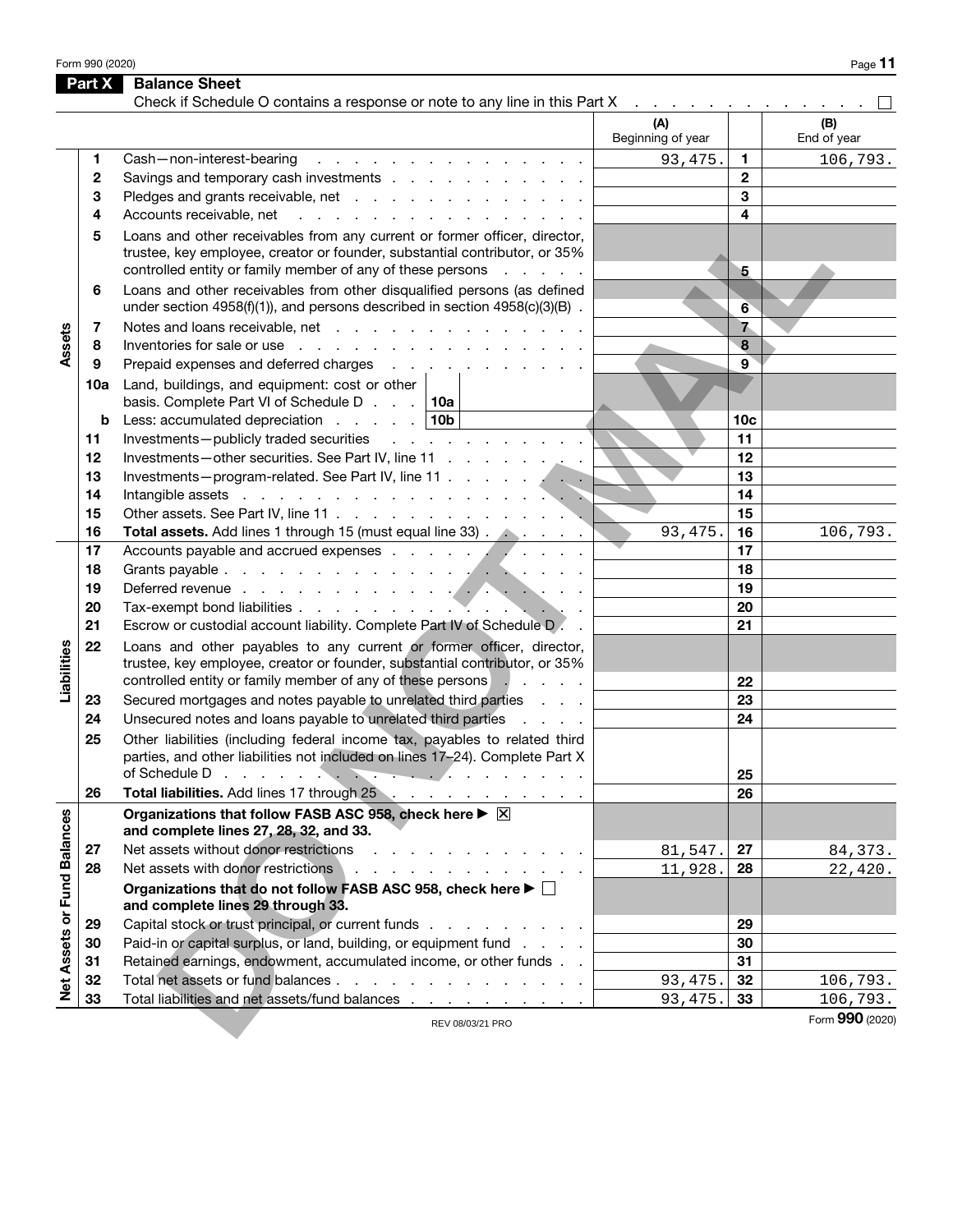|    | Form 990 (2020)                                                                                                                                                                                                                                |                |                 | Page 12   |
|----|------------------------------------------------------------------------------------------------------------------------------------------------------------------------------------------------------------------------------------------------|----------------|-----------------|-----------|
|    | Part XI<br><b>Reconciliation of Net Assets</b>                                                                                                                                                                                                 |                |                 |           |
|    | Check if Schedule O contains a response or note to any line in this Part XI $\ldots$ , $\ldots$ , $\ldots$ , $\ldots$                                                                                                                          |                |                 |           |
| 1  | Total revenue (must equal Part VIII, column (A), line 12)<br>$\mathbf{1}$                                                                                                                                                                      |                | 27,126.         |           |
| 2  | $\mathbf{2}$<br>Total expenses (must equal Part IX, column (A), line 25) (all contacts and contact and contact and contact and contact and contact and contact and contact and contact and contact and contact and contact and contact and con |                | 13,808.         |           |
| 3  | 3                                                                                                                                                                                                                                              |                | 13,318.         |           |
| 4  | $\overline{\mathbf{4}}$<br>Net assets or fund balances at beginning of year (must equal Part X, line 32, column (A))                                                                                                                           |                | 93,475.         |           |
| 5  | 5                                                                                                                                                                                                                                              |                |                 |           |
| 6  | 6<br>Donated services and use of facilities<br>the second contract of the contract of the second contract of                                                                                                                                   |                |                 |           |
| 7  | $\overline{7}$                                                                                                                                                                                                                                 |                |                 |           |
| 8  | 8                                                                                                                                                                                                                                              |                |                 |           |
| 9  | 9<br>Other changes in net assets or fund balances (explain on Schedule O)                                                                                                                                                                      |                |                 |           |
| 10 | Net assets or fund balances at end of year. Combine lines 3 through 9 (must equal Part X, line<br>10 <sup>°</sup>                                                                                                                              |                | 106,793.        |           |
|    | <b>Part XII</b> Financial Statements and Reporting                                                                                                                                                                                             |                |                 |           |
|    | Check if Schedule O contains a response or note to any line in this Part XII                                                                                                                                                                   |                |                 |           |
|    |                                                                                                                                                                                                                                                |                | <b>Yes</b>      | <b>No</b> |
| 1  | $\Box$ Other<br>Accounting method used to prepare the Form 990: $\Box$ Cash $\Box$ Accrual                                                                                                                                                     |                |                 |           |
|    | If the organization changed its method of accounting from a prior year or checked "Other," explain in                                                                                                                                          |                |                 |           |
|    | Schedule O.                                                                                                                                                                                                                                    |                |                 |           |
| 2a | Were the organization's financial statements compiled or reviewed by an independent accountant?                                                                                                                                                | 2a             |                 | ×         |
|    | If "Yes," check a box below to indicate whether the financial statements for the year were compiled or                                                                                                                                         |                |                 |           |
|    | reviewed on a separate basis, consolidated basis, or both:                                                                                                                                                                                     |                |                 |           |
|    | $\Box$ Separate basis $\Box$ Consolidated basis $\Box$ Both consolidated and separate basis                                                                                                                                                    |                |                 |           |
|    | <b>b</b> Were the organization's financial statements audited by an independent accountant?                                                                                                                                                    | 2 <sub>b</sub> |                 | $\times$  |
|    | If "Yes," check a box below to indicate whether the financial statements for the year were audited on a                                                                                                                                        |                |                 |           |
|    | separate basis, consolidated basis, or both:                                                                                                                                                                                                   |                |                 |           |
|    | $\Box$ Separate basis $\Box$ Consolidated basis<br><b>Both consolidated and separate basis</b>                                                                                                                                                 |                |                 |           |
| c  | If "Yes" to line 2a or 2b, does the organization have a committee that assumes responsibility for oversight of                                                                                                                                 |                |                 |           |
|    | the audit, review, or compilation of its financial statements and selection of an independent accountant? .                                                                                                                                    | 2c             |                 |           |
|    | If the organization changed either its oversight process or selection process during the tax year, explain on                                                                                                                                  |                |                 |           |
|    | Schedule O.                                                                                                                                                                                                                                    |                |                 |           |
|    | 3a As a result of a federal award, was the organization required to undergo an audit or audits as set forth in the                                                                                                                             |                |                 |           |
|    |                                                                                                                                                                                                                                                | 3a             |                 | ×         |
|    | If "Yes," did the organization undergo the required audit or audits? If the organization did not undergo the                                                                                                                                   |                |                 |           |
|    | required audit or audits, explain why on Schedule O and describe any steps taken to undergo such audits.                                                                                                                                       | 3 <sub>b</sub> |                 |           |
|    | REV 08/03/21 PRO                                                                                                                                                                                                                               |                | Form 990 (2020) |           |
|    |                                                                                                                                                                                                                                                |                |                 |           |
|    |                                                                                                                                                                                                                                                |                |                 |           |
|    |                                                                                                                                                                                                                                                |                |                 |           |
|    |                                                                                                                                                                                                                                                |                |                 |           |
|    |                                                                                                                                                                                                                                                |                |                 |           |
|    |                                                                                                                                                                                                                                                |                |                 |           |
|    |                                                                                                                                                                                                                                                |                |                 |           |
|    |                                                                                                                                                                                                                                                |                |                 |           |
|    |                                                                                                                                                                                                                                                |                |                 |           |
|    |                                                                                                                                                                                                                                                |                |                 |           |
|    |                                                                                                                                                                                                                                                |                |                 |           |
|    |                                                                                                                                                                                                                                                |                |                 |           |
|    |                                                                                                                                                                                                                                                |                |                 |           |
|    |                                                                                                                                                                                                                                                |                |                 |           |
|    |                                                                                                                                                                                                                                                |                |                 |           |
|    |                                                                                                                                                                                                                                                |                |                 |           |
|    |                                                                                                                                                                                                                                                |                |                 |           |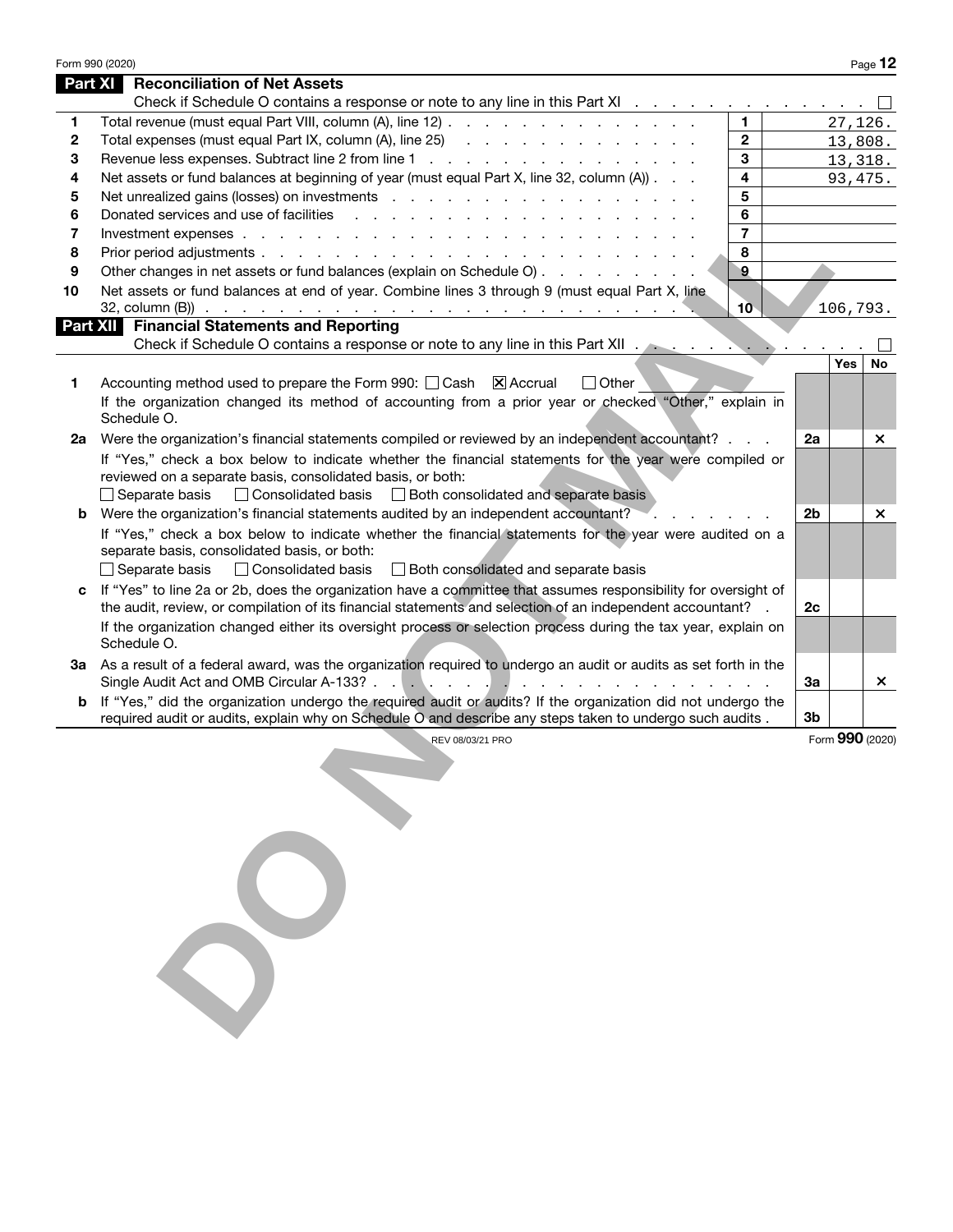**SCHEDULE A (Form 990 or 990-EZ)**

# **Public Charity Status and Public Support**

OMB No. 1545-0047

| Department of the Treasury |
|----------------------------|
| Internal Revenue Service   |

**(C)**

**(D)**

**(E) Total** **Complete if the organization is a section 501(c)(3) organization or a section 4947(a)(1) nonexempt charitable trust.** ▶ Attach to Form 990 or Form 990-EZ.

▶ Go to *www.irs.gov/Form990* for instructions and the latest information.

| 2020                                       |
|--------------------------------------------|
| <b>Open to Public</b><br><b>Inspection</b> |

|        | Name of the organization<br><b>Employer identification number</b>                                                                                                                                                                                                                      |            |                            |     |                                       |                        |                    |
|--------|----------------------------------------------------------------------------------------------------------------------------------------------------------------------------------------------------------------------------------------------------------------------------------------|------------|----------------------------|-----|---------------------------------------|------------------------|--------------------|
|        | DENVER PET PARTNERS                                                                                                                                                                                                                                                                    |            |                            |     |                                       | 20-0429526             |                    |
| Part I | Reason for Public Charity Status. (All organizations must complete this part.) See instructions.                                                                                                                                                                                       |            |                            |     |                                       |                        |                    |
|        | The organization is not a private foundation because it is: (For lines 1 through 12, check only one box.)                                                                                                                                                                              |            |                            |     |                                       |                        |                    |
|        | $\Box$ A church, convention of churches, or association of churches described in <b>section 170(b)(1)(A)(i).</b>                                                                                                                                                                       |            |                            |     |                                       |                        |                    |
| 2      | $\Box$ A school described in <b>section 170(b)(1)(A)(ii).</b> (Attach Schedule E (Form 990 or 990-EZ).)                                                                                                                                                                                |            |                            |     |                                       |                        |                    |
| З      | $\Box$ A hospital or a cooperative hospital service organization described in <b>section 170(b)(1)(A)(iii).</b>                                                                                                                                                                        |            |                            |     |                                       |                        |                    |
| 4      | A medical research organization operated in conjunction with a hospital described in section 170(b)(1)(A)(iii). Enter the                                                                                                                                                              |            |                            |     |                                       |                        |                    |
|        | hospital's name, city, and state:                                                                                                                                                                                                                                                      |            |                            |     |                                       |                        |                    |
| 5      | An organization operated for the benefit of a college or university owned or operated by a governmental unit described in                                                                                                                                                              |            |                            |     |                                       |                        |                    |
|        | section 170(b)(1)(A)(iv). (Complete Part II.)                                                                                                                                                                                                                                          |            |                            |     |                                       |                        |                    |
| 6      | $\Box$ A federal, state, or local government or governmental unit described in <b>section 170(b)(1)(A)(v).</b>                                                                                                                                                                         |            |                            |     |                                       |                        |                    |
| 7      | $\Box$ An organization that normally receives a substantial part of its support from a governmental unit or from the general public                                                                                                                                                    |            |                            |     |                                       |                        |                    |
|        | described in section 170(b)(1)(A)(vi). (Complete Part II.)                                                                                                                                                                                                                             |            |                            |     |                                       |                        |                    |
| 8      | $\Box$ A community trust described in section 170(b)(1)(A)(vi). (Complete Part II.)                                                                                                                                                                                                    |            |                            |     |                                       |                        |                    |
| 9      | An agricultural research organization described in section 170(b)(1)(A)(ix) operated in conjunction with a land-grant college                                                                                                                                                          |            |                            |     |                                       |                        |                    |
|        | or university or a non-land-grant college of agriculture (see instructions). Enter the name, city, and state of the college or                                                                                                                                                         |            |                            |     |                                       |                        |                    |
|        | university:                                                                                                                                                                                                                                                                            |            |                            |     |                                       |                        |                    |
| 10     | [X] An organization that normally receives (1) more than 33 <sup>1</sup> / <sub>3</sub> % of its support from contributions, membership fees, and gross<br>receipts from activities related to its exempt functions, subject to certain exceptions; and (2) no more than 331/3% of its |            |                            |     |                                       |                        |                    |
|        | support from gross investment income and unrelated business taxable income (less section 511 tax) from businesses                                                                                                                                                                      |            |                            |     |                                       |                        |                    |
|        | acquired by the organization after June 30, 1975. See section 509(a)(2). (Complete Part III.)                                                                                                                                                                                          |            |                            |     |                                       |                        |                    |
| 11     | $\Box$ An organization organized and operated exclusively to test for public safety. See section 509(a)(4).                                                                                                                                                                            |            |                            |     |                                       |                        |                    |
| 12     | $\Box$ An organization organized and operated exclusively for the benefit of, to perform the functions of, or to carry out the purposes                                                                                                                                                |            |                            |     |                                       |                        |                    |
|        | of one or more publicly supported organizations described in section 509(a)(1) or section 509(a)(2). See section 509(a)(3).                                                                                                                                                            |            |                            |     |                                       |                        |                    |
|        | Check the box in lines 12a through 12d that describes the type of supporting organization and complete lines 12e, 12f, and 12g.                                                                                                                                                        |            |                            |     |                                       |                        |                    |
| a      | Type I. A supporting organization operated, supervised, or controlled by its supported organization(s), typically by giving                                                                                                                                                            |            |                            |     |                                       |                        |                    |
|        | the supported organization(s) the power to regularly appoint or elect a majority of the directors or trustees of the                                                                                                                                                                   |            |                            |     |                                       |                        |                    |
|        | supporting organization. You must complete Part IV, Sections A and B.                                                                                                                                                                                                                  |            |                            |     |                                       |                        |                    |
| b      | Type II. A supporting organization supervised or controlled in connection with its supported organization(s), by having                                                                                                                                                                |            |                            |     |                                       |                        |                    |
|        | control or management of the supporting organization vested in the same persons that control or manage the supported<br>organization(s). You must complete Part IV, Sections A and C.                                                                                                  |            |                            |     |                                       |                        |                    |
|        | Type III functionally integrated. A supporting organization operated in connection with, and functionally integrated with,                                                                                                                                                             |            |                            |     |                                       |                        |                    |
| c      | its supported organization(s) (see instructions). You must complete Part IV, Sections A, D, and E.                                                                                                                                                                                     |            |                            |     |                                       |                        |                    |
|        |                                                                                                                                                                                                                                                                                        |            |                            |     |                                       |                        |                    |
| d      | Type III non-functionally integrated. A supporting organization operated in connection with its supported organization(s)<br>that is not functionally integrated. The organization generally must satisfy a distribution requirement and an attentiveness                              |            |                            |     |                                       |                        |                    |
|        | requirement (see instructions). You must complete Part IV, Sections A and D, and Part V.                                                                                                                                                                                               |            |                            |     |                                       |                        |                    |
| е      | Check this box if the organization received a written determination from the IRS that it is a Type I, Type II, Type III                                                                                                                                                                |            |                            |     |                                       |                        |                    |
|        | functionally integrated, or Type III non-functionally integrated supporting organization.                                                                                                                                                                                              |            |                            |     |                                       |                        |                    |
| f      | Enter the number of supported organizations .                                                                                                                                                                                                                                          |            |                            |     |                                       |                        |                    |
| g      | Provide the following information about the supported organization(s).                                                                                                                                                                                                                 |            |                            |     |                                       |                        |                    |
|        | (i) Name of supported organization                                                                                                                                                                                                                                                     | $(ii)$ EIN | (iii) Type of organization |     | (iv) Is the organization              | (v) Amount of monetary | (vi) Amount of     |
|        |                                                                                                                                                                                                                                                                                        |            | (described on lines 1-10   |     | listed in your governing<br>document? | support (see           | other support (see |
|        |                                                                                                                                                                                                                                                                                        |            | above (see instructions))  |     |                                       | instructions)          | instructions)      |
|        |                                                                                                                                                                                                                                                                                        |            |                            | Yes | No                                    |                        |                    |
| (A)    |                                                                                                                                                                                                                                                                                        |            |                            |     |                                       |                        |                    |
|        |                                                                                                                                                                                                                                                                                        |            |                            |     |                                       |                        |                    |
| (B)    |                                                                                                                                                                                                                                                                                        |            |                            |     |                                       |                        |                    |
|        |                                                                                                                                                                                                                                                                                        |            |                            |     |                                       |                        |                    |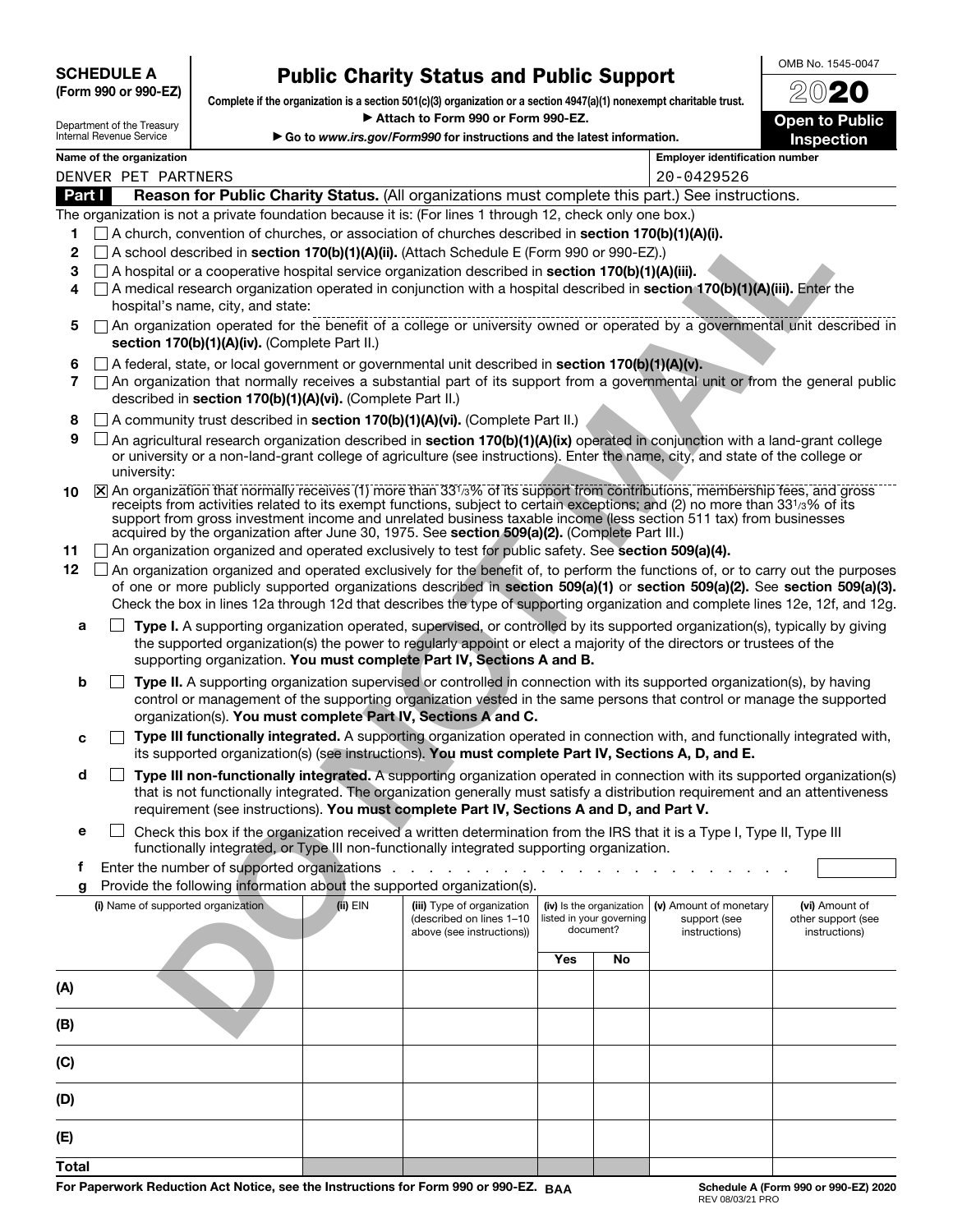**Part II** Support Schedule for Organizations Described in Sections 170(b)(1)(A)(iv) and 170(b)(1)(A)(vi) (Complete only if you checked the box on line 5, 7, or 8 of Part I or if the organization failed to qualify under Part III. If the organization fails to qualify under the tests listed below, please complete Part III.)

|              | <b>Section A. Public Support</b>                                                                                                                                                                                                                                                                                                                                                                 |          |                                                                             |                                                                                                                 |                          |                    |                                      |
|--------------|--------------------------------------------------------------------------------------------------------------------------------------------------------------------------------------------------------------------------------------------------------------------------------------------------------------------------------------------------------------------------------------------------|----------|-----------------------------------------------------------------------------|-----------------------------------------------------------------------------------------------------------------|--------------------------|--------------------|--------------------------------------|
|              | Calendar year (or fiscal year beginning in) ▶                                                                                                                                                                                                                                                                                                                                                    | (a) 2016 | (b) $2017$                                                                  | (c) 2018                                                                                                        | $(d)$ 2019               | (e) 2020           | (f) Total                            |
| 1            | Gifts, grants, contributions, and<br>membership fees received. (Do not<br>include any "unusual grants.")                                                                                                                                                                                                                                                                                         |          |                                                                             |                                                                                                                 |                          |                    |                                      |
| $\mathbf{2}$ | Tax revenues levied for the<br>organization's benefit and either paid to<br>or expended on its behalf                                                                                                                                                                                                                                                                                            |          |                                                                             |                                                                                                                 |                          |                    |                                      |
| 3            | The value of services or facilities<br>furnished by a governmental unit to the<br>organization without charge                                                                                                                                                                                                                                                                                    |          |                                                                             |                                                                                                                 |                          |                    |                                      |
| 4            | Total. Add lines 1 through 3.                                                                                                                                                                                                                                                                                                                                                                    |          |                                                                             |                                                                                                                 |                          |                    |                                      |
| 5            | The portion of total contributions by<br>each person (other than a<br>governmental unit or publicly<br>supported organization) included on<br>line 1 that exceeds 2% of the amount<br>shown on line 11, column $(f)$ .                                                                                                                                                                           |          |                                                                             |                                                                                                                 |                          |                    |                                      |
| 6            | Public support. Subtract line 5 from line 4                                                                                                                                                                                                                                                                                                                                                      |          |                                                                             |                                                                                                                 |                          |                    |                                      |
|              | <b>Section B. Total Support</b>                                                                                                                                                                                                                                                                                                                                                                  |          |                                                                             |                                                                                                                 |                          |                    |                                      |
|              | Calendar year (or fiscal year beginning in) ▶                                                                                                                                                                                                                                                                                                                                                    | (a) 2016 | (b) $2017$                                                                  | $(c)$ 2018                                                                                                      | $(d)$ 2019               | (e) 2020           | (f) Total                            |
| 7            | Amounts from line 4<br>and a state of the state of                                                                                                                                                                                                                                                                                                                                               |          |                                                                             |                                                                                                                 |                          |                    |                                      |
| 8            | Gross income from interest, dividends,<br>payments received on securities loans,<br>rents, royalties, and income from<br>similar sources                                                                                                                                                                                                                                                         |          |                                                                             |                                                                                                                 |                          |                    |                                      |
| 9            | Net income from unrelated business<br>activities, whether or not the business<br>is regularly carried on                                                                                                                                                                                                                                                                                         |          |                                                                             |                                                                                                                 |                          |                    |                                      |
| 10           | Other income. Do not include gain or<br>loss from the sale of capital assets<br>(Explain in Part VI.)                                                                                                                                                                                                                                                                                            |          |                                                                             |                                                                                                                 |                          |                    |                                      |
| 11           | Total support. Add lines 7 through 10                                                                                                                                                                                                                                                                                                                                                            |          |                                                                             |                                                                                                                 |                          |                    |                                      |
| 12           | Gross receipts from related activities, etc. (see instructions)                                                                                                                                                                                                                                                                                                                                  |          |                                                                             | the contract of the contract of the contract of the contract of the contract of the contract of the contract of |                          | 12                 |                                      |
| 13           | First 5 years. If the Form 990 is for the organization's first, second, third, fourth, or fifth tax year as a section 501(c)(3)                                                                                                                                                                                                                                                                  |          |                                                                             |                                                                                                                 |                          |                    |                                      |
|              | organization, check this box and stop here                                                                                                                                                                                                                                                                                                                                                       |          | المتحاوية والمتحاولة والمتحاولة والمتحاولة والمتحاولة والمتحاولة والمتحاولة |                                                                                                                 |                          |                    | ▸                                    |
|              | <b>Section C. Computation of Public Support Percentage</b>                                                                                                                                                                                                                                                                                                                                       |          |                                                                             |                                                                                                                 |                          |                    |                                      |
| 14           | Public support percentage for 2020 (line 6, column (f), divided by line 11, column (f))                                                                                                                                                                                                                                                                                                          |          |                                                                             |                                                                                                                 |                          | 14                 | $\%$<br>$\%$                         |
| 15<br>16a    | Public support percentage from 2019 Schedule A, Part II, line 14<br>331/3% support test-2020. If the organization did not check the box on line 13, and line 14 is 331/3% or more, check this                                                                                                                                                                                                    |          |                                                                             | the contract of the contract of the                                                                             |                          | 15                 |                                      |
|              | box and stop here. The organization qualifies as a publicly supported organization                                                                                                                                                                                                                                                                                                               |          |                                                                             |                                                                                                                 |                          | and the company of |                                      |
| b            | 331/3% support test-2019. If the organization did not check a box on line 13 or 16a, and line 15 is 331/3% or more, check                                                                                                                                                                                                                                                                        |          |                                                                             |                                                                                                                 |                          |                    |                                      |
|              | this box and <b>stop here.</b> The organization qualifies as a publicly supported organization                                                                                                                                                                                                                                                                                                   |          |                                                                             |                                                                                                                 | <b>Contract Contract</b> |                    |                                      |
| 17а          | 10%-facts-and-circumstances test-2020. If the organization did not check a box on line 13, 16a, or 16b, and line 14 is<br>10% or more, and if the organization meets the facts-and-circumstances test, check this box and stop here. Explain in<br>Part VI how the organization meets the facts-and-circumstances test. The organization qualifies as a publicly supported<br>organization       |          |                                                                             |                                                                                                                 |                          |                    |                                      |
| b            | 10%-facts-and-circumstances test-2019. If the organization did not check a box on line 13, 16a, 16b, or 17a, and line<br>15 is 10% or more, and if the organization meets the facts-and-circumstances test, check this box and stop here. Explain<br>in Part VI how the organization meets the facts-and-circumstances test. The organization qualifies as a publicly supported<br>organization. |          |                                                                             |                                                                                                                 |                          |                    |                                      |
| 18           | Private foundation. If the organization did not check a box on line 13, 16a, 16b, 17a, or 17b, check this box and see                                                                                                                                                                                                                                                                            |          |                                                                             |                                                                                                                 |                          |                    |                                      |
|              | instructions.<br>the contract of the contract of the                                                                                                                                                                                                                                                                                                                                             |          | the contract of the contract of the contract of the contract of             |                                                                                                                 |                          |                    |                                      |
|              |                                                                                                                                                                                                                                                                                                                                                                                                  |          |                                                                             |                                                                                                                 |                          |                    | Schedule A (Form 990 or 990-EZ) 2020 |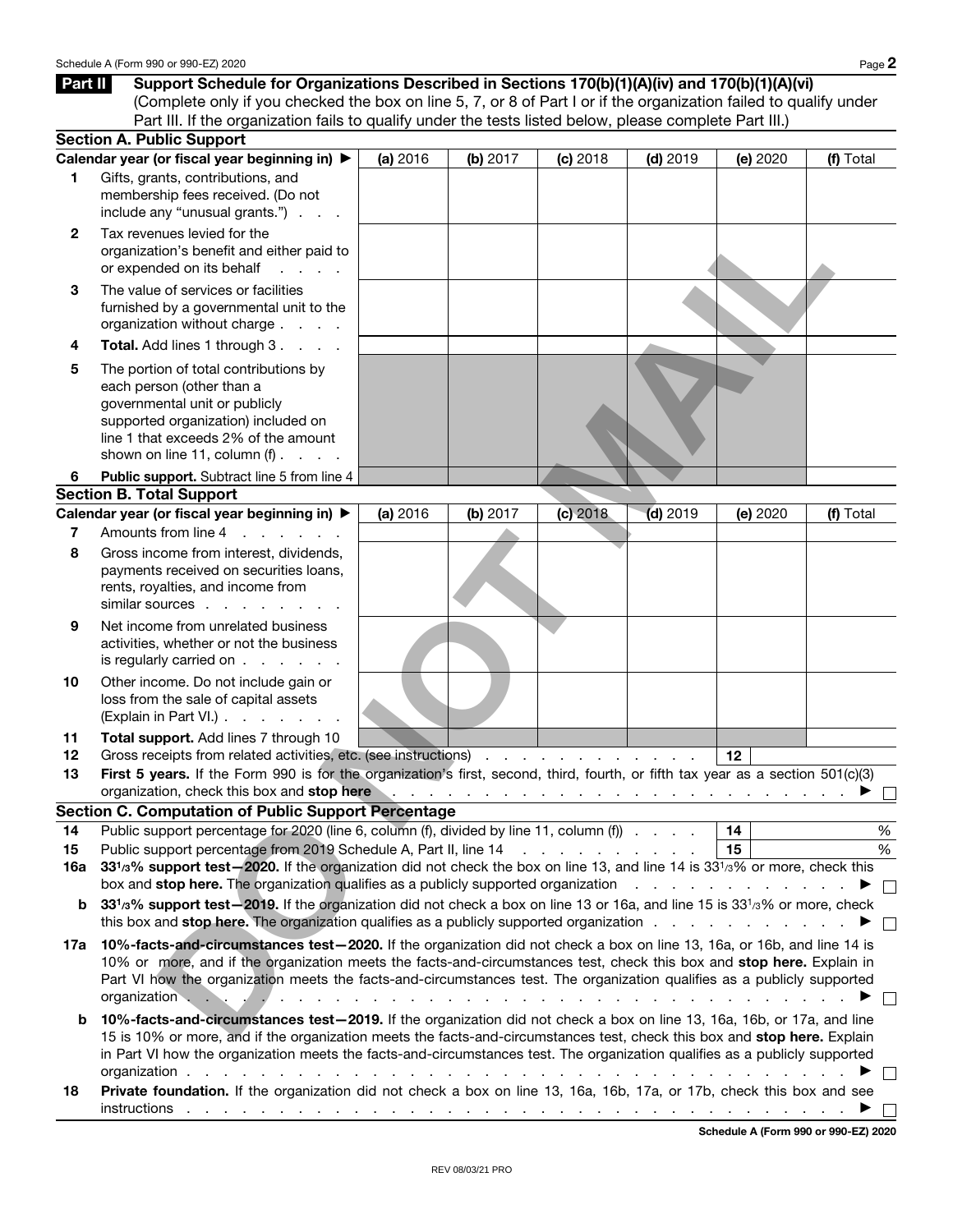# **Part III** Support Schedule for Organizations Described in Section 509(a)(2)

(Complete only if you checked the box on line 10 of Part I or if the organization failed to qualify under Part II. If the organization fails to qualify under the tests listed below, please complete Part II.)

|              | <b>Section A. Public Support</b>                                                                                                                                                                                                                                                 |          |            |                                                                                  |            |          |                              |
|--------------|----------------------------------------------------------------------------------------------------------------------------------------------------------------------------------------------------------------------------------------------------------------------------------|----------|------------|----------------------------------------------------------------------------------|------------|----------|------------------------------|
|              | Calendar year (or fiscal year beginning in) ▶                                                                                                                                                                                                                                    | (a) 2016 | (b) $2017$ | (c) 2018                                                                         | $(d)$ 2019 | (e) 2020 | (f) Total                    |
| 1            | Gifts, grants, contributions, and membership fees                                                                                                                                                                                                                                |          |            |                                                                                  |            |          |                              |
| $\mathbf{2}$ | received. (Do not include any "unusual grants.")<br>Gross receipts from admissions, merchandise                                                                                                                                                                                  | 19,133.  | 17,104.    | 17,242.                                                                          | 18,013.    | 25,152.  | 96,644.                      |
|              | sold or services performed, or facilities                                                                                                                                                                                                                                        |          |            |                                                                                  |            |          |                              |
|              | furnished in any activity that is related to the                                                                                                                                                                                                                                 |          |            |                                                                                  |            |          |                              |
| 3            | organization's tax-exempt purpose.<br>$\sim 10^{-1}$ km $^{-1}$<br>Gross receipts from activities that are not an                                                                                                                                                                | 12,285.  | 9,855.     | 13,400.                                                                          | 19,057.    | 1,500.   | 56,097.                      |
|              | unrelated trade or business under section 513                                                                                                                                                                                                                                    |          |            |                                                                                  |            |          |                              |
| 4            | Tax revenues levied for the                                                                                                                                                                                                                                                      | 13,320.  | 438.       | 2,115.                                                                           | 118.       | 474.     | 16,465.                      |
|              | organization's benefit and either paid to                                                                                                                                                                                                                                        |          |            |                                                                                  |            |          |                              |
|              | or expended on its behalf<br>and a state                                                                                                                                                                                                                                         |          |            |                                                                                  |            |          |                              |
| 5            | The value of services or facilities                                                                                                                                                                                                                                              |          |            |                                                                                  |            |          |                              |
|              | furnished by a governmental unit to the                                                                                                                                                                                                                                          |          |            |                                                                                  |            |          |                              |
|              | organization without charge                                                                                                                                                                                                                                                      |          |            |                                                                                  |            |          |                              |
| 6            | Total. Add lines 1 through 5.                                                                                                                                                                                                                                                    | 44,738.  | 27,397.    | 32,757.                                                                          | 37,188.    | 27,126.  | 169,206.                     |
| 7a           | Amounts included on lines 1, 2, and 3                                                                                                                                                                                                                                            |          |            |                                                                                  |            |          |                              |
|              | received from disqualified persons                                                                                                                                                                                                                                               |          |            |                                                                                  |            |          |                              |
| b            | Amounts included on lines 2 and 3                                                                                                                                                                                                                                                |          |            |                                                                                  |            |          |                              |
|              | received from other than disqualified                                                                                                                                                                                                                                            |          |            |                                                                                  |            |          |                              |
|              | persons that exceed the greater of \$5,000                                                                                                                                                                                                                                       |          |            |                                                                                  |            |          |                              |
|              | or 1% of the amount on line 13 for the year                                                                                                                                                                                                                                      |          |            |                                                                                  |            |          |                              |
| c            | Add lines 7a and 7b<br>and the contract of                                                                                                                                                                                                                                       |          |            |                                                                                  |            |          |                              |
| 8            | Public support. (Subtract line 7c from                                                                                                                                                                                                                                           |          |            |                                                                                  |            |          |                              |
|              | $line 6.)$                                                                                                                                                                                                                                                                       |          |            |                                                                                  |            |          | 169,206.                     |
|              | <b>Section B. Total Support</b>                                                                                                                                                                                                                                                  |          |            |                                                                                  |            |          |                              |
|              | Calendar year (or fiscal year beginning in) ▶                                                                                                                                                                                                                                    | (a) 2016 | (b) 2017   | $(c)$ 2018                                                                       | $(d)$ 2019 | (e) 2020 | (f) Total                    |
| 9            | Amounts from line 6<br>and the contract of                                                                                                                                                                                                                                       | 44,738.  | 27,397.    | 32,757.                                                                          | 37,188.    | 27,126.  | 169,206.                     |
| 10a          | Gross income from interest, dividends,                                                                                                                                                                                                                                           |          |            |                                                                                  |            |          |                              |
|              | payments received on securities loans, rents,<br>royalties, and income from similar sources.                                                                                                                                                                                     |          |            |                                                                                  |            |          |                              |
|              |                                                                                                                                                                                                                                                                                  |          |            | $1$ .                                                                            |            |          | $1$ .                        |
| b            | Unrelated business taxable income (less<br>section 511 taxes) from businesses                                                                                                                                                                                                    |          |            |                                                                                  |            |          |                              |
|              | acquired after June 30, 1975<br>$\sim$                                                                                                                                                                                                                                           |          |            |                                                                                  |            |          |                              |
|              | Add lines 10a and 10b                                                                                                                                                                                                                                                            |          |            |                                                                                  |            |          |                              |
| C<br>11      | Net income from unrelated business                                                                                                                                                                                                                                               |          |            | 1.                                                                               |            |          | $1$ .                        |
|              | activities not included in line 10b, whether                                                                                                                                                                                                                                     |          |            |                                                                                  |            |          |                              |
|              | or not the business is regularly carried on                                                                                                                                                                                                                                      |          |            |                                                                                  |            |          |                              |
| 12           | Other income. Do not include gain or                                                                                                                                                                                                                                             |          |            |                                                                                  |            |          |                              |
|              | loss from the sale of capital assets.                                                                                                                                                                                                                                            |          |            |                                                                                  |            |          |                              |
|              | (Explain in Part VI.)                                                                                                                                                                                                                                                            |          |            |                                                                                  |            |          |                              |
| 13           | Total support. (Add lines 9, 10c, 11,                                                                                                                                                                                                                                            |          |            |                                                                                  |            |          |                              |
|              | <b>State Street</b><br>and $12.$ $\ldots$                                                                                                                                                                                                                                        | 44,738.  | 27, 397.   | 32,758.                                                                          | 37,188.    | 27,126.  | 169,207.                     |
| 14           | First 5 years. If the Form 990 is for the organization's first, second, third, fourth, or fifth tax year as a section 501(c)(3)                                                                                                                                                  |          |            |                                                                                  |            |          |                              |
|              | organization, check this box and stop here                                                                                                                                                                                                                                       |          |            | والمناور والمناور والمناور والمناور والمناور والمناور والمناور والمناور والمناور |            |          |                              |
|              | <b>Section C. Computation of Public Support Percentage</b>                                                                                                                                                                                                                       |          |            |                                                                                  |            |          |                              |
| 15           | Public support percentage for 2020 (line 8, column (f), divided by line 13, column (f)                                                                                                                                                                                           |          |            |                                                                                  |            | 15       | 100 %                        |
| 16           | Public support percentage from 2019 Schedule A, Part III, line 15                                                                                                                                                                                                                |          |            | and the company of the company of                                                |            | 16       | 100 %                        |
|              | Section D. Computation of Investment Income Percentage                                                                                                                                                                                                                           |          |            |                                                                                  |            |          |                              |
| 17           | Investment income percentage for 2020 (line 10c, column (f), divided by line 13, column (f))                                                                                                                                                                                     |          |            |                                                                                  |            | 17       | $0\%$                        |
| 18           | Investment income percentage from 2019 Schedule A, Part III, line 17                                                                                                                                                                                                             |          |            |                                                                                  |            | 18       | $0\%$                        |
| 19a          | 331/3% support tests - 2020. If the organization did not check the box on line 14, and line 15 is more than 331/3%, and line                                                                                                                                                     |          |            |                                                                                  |            |          |                              |
|              | 17 is not more than 33 <sup>1</sup> /3%, check this box and stop here. The organization qualifies as a publicly supported organization                                                                                                                                           |          |            |                                                                                  |            |          | $\mathbf{\overline{X}}$<br>▶ |
| b            | 331/3% support tests - 2019. If the organization did not check a box on line 14 or line 19a, and line 16 is more than 331/3%, and<br>line 18 is not more than 33 <sup>1</sup> /3%, check this box and stop here. The organization qualifies as a publicly supported organization |          |            |                                                                                  |            |          |                              |
|              |                                                                                                                                                                                                                                                                                  |          |            |                                                                                  |            |          | ▶<br>$\Box$                  |
| 20           | Private foundation. If the organization did not check a box on line 14, 19a, or 19b, check this box and see instructions                                                                                                                                                         |          |            |                                                                                  |            |          | ▶                            |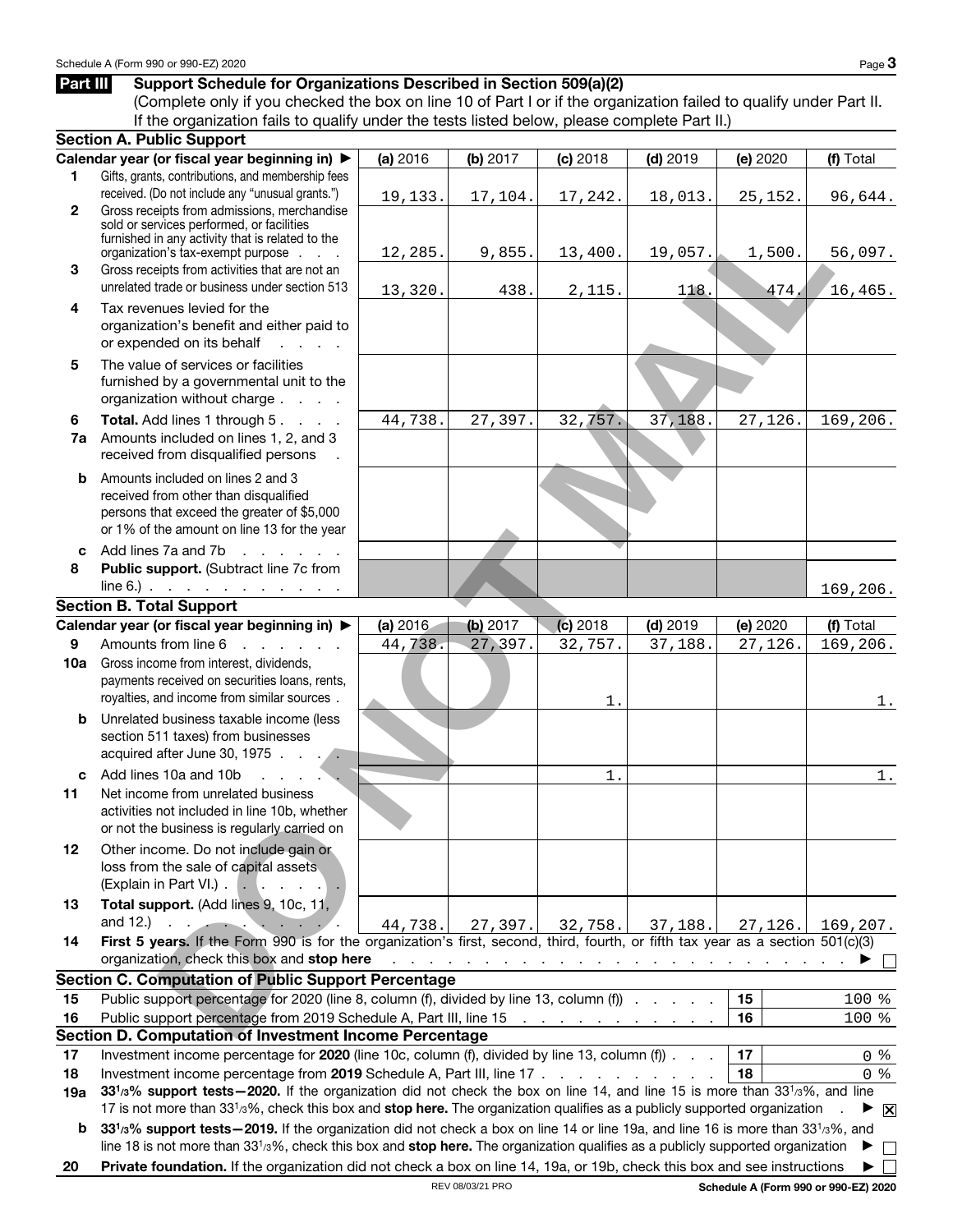## **Part IV Supporting Organizations**

(Complete only if you checked a box in line 12 on Part I. If you checked box 12a, Part I, complete Sections A and B. If you checked box 12b, Part I, complete Sections A and C. If you checked box 12c, Part I, complete Sections A, D, and E. If you checked box 12d, Part I, complete Sections A and D, and complete Part V.)

#### **Section A. All Supporting Organizations**

- **1** Are all of the organization's supported organizations listed by name in the organization's governing documents? If "No," describe in *Part VI* how the supported organizations are designated. If designated by class or purpose, describe the designation. If historic and continuing relationship, explain. **1**
- **2** Did the organization have any supported organization that does not have an IRS determination of status under section 509(a)(1) or (2)? If "Yes," explain in *Part VI* how the organization determined that the supported organization was described in section 509(a)(1) or (2). **2**
- **3a** Did the organization have a supported organization described in section 501(c)(4), (5), or (6)? If "Yes," answer lines 3b and 3c below. **3a**
- **b** Did the organization confirm that each supported organization qualified under section 501(c)(4), (5), or (6) and satisfied the public support tests under section 509(a)(2)? If "Yes," describe in **Part VI** when and how the organization made the determination. **3b**
- **c** Did the organization ensure that all support to such organizations was used exclusively for section 170(c)(2)(B) purposes? If "Yes," explain in *Part VI* what controls the organization put in place to ensure such use. **3c**
- **4a** Was any supported organization not organized in the United States ("foreign supported organization")? If "Yes," and if you checked box 12a or 12b in Part I, answer lines 4b and 4c below. **4a**
- **b** Did the organization have ultimate control and discretion in deciding whether to make grants to the foreign supported organization? If "Yes," describe in *Part VI* how the organization had such control and discretion despite being controlled or supervised by or in connection with its supported organizations. **4b**
- **c** Did the organization support any foreign supported organization that does not have an IRS determination under sections 501(c)(3) and 509(a)(1) or (2)? If "Yes," explain in *Part VI* what controls the organization used to ensure that all support to the foreign supported organization was used exclusively for section 170(c)(2)(B) purposes. **4c**
- **5a** Did the organization add, substitute, or remove any supported organizations during the tax year? If "Yes," answer lines 5b and 5c below (if applicable). Also, provide detail in *Part VI*, including (i) the names and EIN numbers of the supported organizations added, substituted, or removed; (ii) the reasons for each such action; (iii) the authority under the organization's organizing document authorizing such action; and (iv) how the action was accomplished (such as by amendment to the organizing document). **5a** hts? Photo describe in Part M how the aupported organizations are designated in Part Microsoft in Part Microsoft control in the substitute of the substitute of the substitute of the substitute of the substitute of the subs
- **b Type I or Type II only.** Was any added or substituted supported organization part of a class already designated in the organization's organizing document? **5b**
- **c Substitutions only.** Was the substitution the result of an event beyond the organization's control? **5c**
- **6** Did the organization provide support (whether in the form of grants or the provision of services or facilities) to anyone other than (i) its supported organizations, (ii) individuals that are part of the charitable class benefited by one or more of its supported organizations, or (iii) other supporting organizations that also support or benefit one or more of the filing organization's supported organizations? If "Yes," provide detail in *Part VI.* **6**
- **7** Did the organization provide a grant, loan, compensation, or other similar payment to a substantial contributor (as defined in section 4958(c)(3)(C)), a family member of a substantial contributor, or a 35% controlled entity with regard to a substantial contributor? If "Yes," complete Part I of Schedule L (Form 990 or 990-EZ).
- **8** Did the organization make a loan to a disqualified person (as defined in section 4958) not described in line 7? If "Yes," complete Part I of Schedule L (Form 990 or 990-EZ). **8**
- **9a** Was the organization controlled directly or indirectly at any time during the tax year by one or more disqualified persons, as defined in section 4946 (other than foundation managers and organizations described in section 509(a)(1) or (2))? If "Yes," provide detail in *Part VI.* **9a**
- **b** Did one or more disqualified persons (as defined in line 9a) hold a controlling interest in any entity in which the supporting organization had an interest? If "Yes," provide detail in **Part VI. 9b 9b 9b**
- **c** Did a disqualified person (as defined in line 9a) have an ownership interest in, or derive any personal benefit from, assets in which the supporting organization also had an interest? If "Yes," provide detail in *Part VI.* **9c**
- **10a** Was the organization subject to the excess business holdings rules of section 4943 because of section 4943(f) (regarding certain Type II supporting organizations, and all Type III non-functionally integrated supporting organizations)? If "Yes," answer line 10b below. **10a** and the state of the state of the 10a
	- **b** Did the organization have any excess business holdings in the tax year? (Use Schedule C, Form 4720, to determine whether the organization had excess business holdings.) **10b**

**Yes No**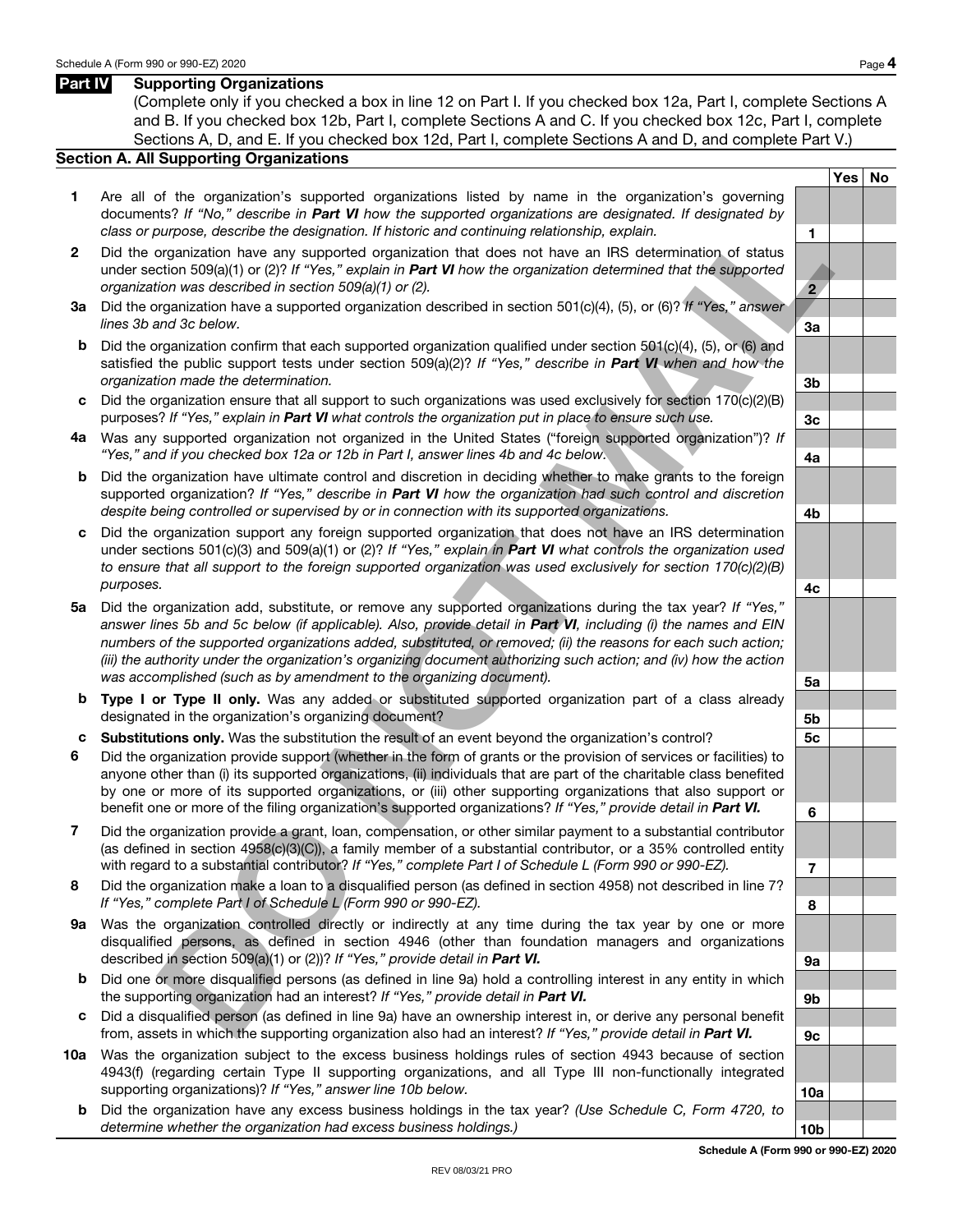#### **Part IV** Supporting Organizations (continued)

- **11** Has the organization accepted a gift or contribution from any of the following persons? **a** A person who directly or indirectly controls, either alone or together with persons described in lines 11b and
	- 11c below, the governing body of a supported organization? **11a**
	- **b** A family member of a person described in line 11a above? **11b 11b**
	- **c** A 35% controlled entity of a person described in line 11a or 11b above? If "Yes" to line 11a, 11b, or 11c, provide detail in *Part VI.* **11c**

#### **Section B. Type I Supporting Organizations**

- **1** Did the governing body, members of the governing body, officers acting in their official capacity, or membership of one or more supported organizations have the power to regularly appoint or elect at least a majority of the organization's officers, directors, or trustees at all times during the tax year? If "No," describe in *Part VI* how the supported organization(s) effectively operated, supervised, or controlled the organization's activities. If the organization had more than one supported organization, describe how the powers to appoint and/or remove officers, directors, or trustees were allocated among the supported organizations and what conditions or restrictions, if any, applied to such powers during the tax year.
- **2** Did the organization operate for the benefit of any supported organization other than the supported organization(s) that operated, supervised, or controlled the supporting organization? If "Yes," explain in *Part VI* how providing such benefit carried out the purposes of the supported organization(s) that operated, supervised, or controlled the supporting organization. **2 2 2**

# **Section C. Type II Supporting Organizations**

**1** Were a majority of the organization's directors or trustees during the tax year also a majority of the directors or trustees of each of the organization's supported organization(s)? If "No," describe in *Part VI* how control or management of the supporting organization was vested in the same persons that controlled or managed the supported organization(s). **1** 

## **Section D. All Type III Supporting Organizations**

**Yes No 1** Did the organization provide to each of its supported organizations, by the last day of the fifth month of the organization's tax year, (i) a written notice describing the type and amount of support provided during the prior tax year, (ii) a copy of the Form 990 that was most recently filed as of the date of notification, and (iii) copies of the organization's governing documents in effect on the date of notification, to the extent not previously provided? **1 2** Were any of the organization's officers, directors, or trustees either (i) appointed or elected by the supported organization(s) or (ii) serving on the governing body of a supported organization? If "No," explain in *Part VI* how the organization maintained a close and continuous working relationship with the supported organization(s). **2 3** By reason of the relationship described in line 2, above, did the organization's supported organizations have a significant voice in the organization's investment policies and in directing the use of the organization's income or assets at all times during the tax year? If "Yes," describe in *Part VI* the role the organization's **Part 17.**<br> **Data Dispartizations**<br> **Data Disparks of the governing body, officers acting in their official capacity, or membershmothology membershmothology membershmothology approach of the proparation is a constrained an** 

# **Section E. Type III Functionally Integrated Supporting Organizations**

- **1** Check the box next to the method that the organization used to satisfy the Integral Part Test during the year (*see instructions*).
- **a** The organization satisfied the Activities Test. Complete **line 2** below.
- **b** The organization is the parent of each of its supported organizations. Complete **line 3** below.
- **c** The organization supported a governmental entity. Describe in *Part VI* how you supported a governmental entity (see instructions).
- **2** Activities Test. *Answer lines 2a and 2b below.* **Yes No**
- **a** Did substantially all of the organization's activities during the tax year directly further the exempt purposes of the supported organization(s) to which the organization was responsive? If "Yes," then in *Part VI identify those supported organizations and explain* how these activities directly furthered their exempt purposes, how the organization was responsive to those supported organizations, and how the organization determined that these activities constituted substantially all of its activities. **2a**
- **b** Did the activities described in line 2a, above, constitute activities that, but for the organization's involvement, one or more of the organization's supported organization(s) would have been engaged in? If "Yes," explain in **Part VI** the reasons for the organization's position that its supported organization(s) would have engaged in these activities but for the organization's involvement. **2b**
- **3** Parent of Supported Organizations. *Answer lines 3a and 3b below.*
- **a** Did the organization have the power to regularly appoint or elect a majority of the officers, directors, or trustees of each of the supported organizations? If "Yes" or "No," provide details in *Part VI.* **3a**
- **b** Did the organization exercise a substantial degree of direction over the policies, programs, and activities of each of its supported organizations? If "Yes," describe in *Part VI* the role played by the organization in this regard. **3b**

#### REV 08/03/21 PRO **Schedule A (Form 990 or 990-EZ) 2020**

supported organizations played in this regard. **3**

**Yes No**



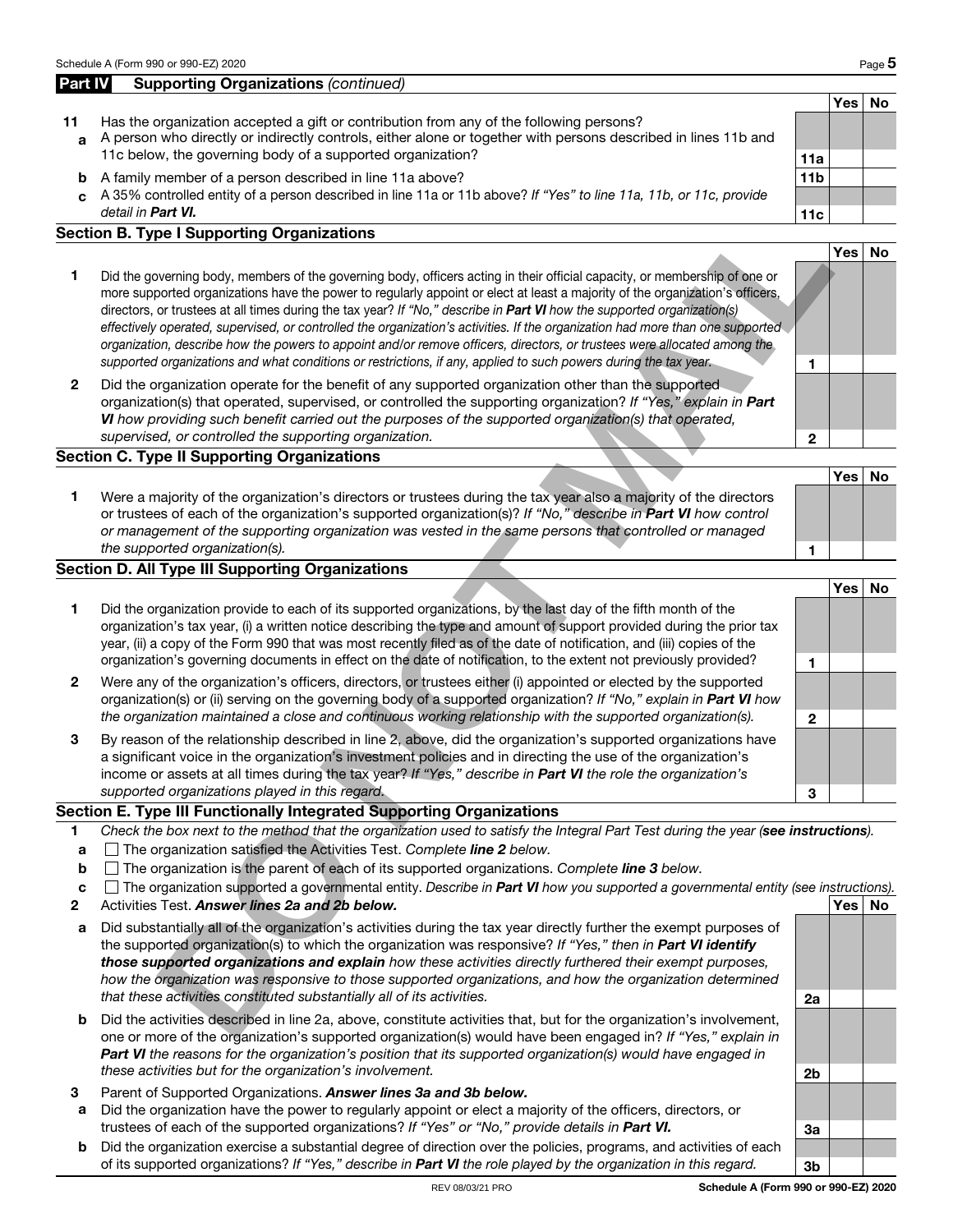| 1 Check here if the organization satisfied the Integral Part Test as a qualifying trust on Nov. 20, 1970 (explain in Part VI). See |
|------------------------------------------------------------------------------------------------------------------------------------|
| instructions. All other Type III non-functionally integrated supporting organizations must complete Sections A through E.          |

|                         | Section A-Adjusted Net Income                                                                                                                       |                         | (A) Prior Year | (B) Current Year<br>(optional)       |
|-------------------------|-----------------------------------------------------------------------------------------------------------------------------------------------------|-------------------------|----------------|--------------------------------------|
| 1                       | Net short-term capital gain                                                                                                                         | 1                       |                |                                      |
| 2                       | Recoveries of prior-year distributions                                                                                                              | $\overline{\mathbf{c}}$ |                |                                      |
| 3                       | Other gross income (see instructions)                                                                                                               | 3                       |                |                                      |
| 4                       | Add lines 1 through 3.                                                                                                                              | 4                       |                |                                      |
| 5                       | Depreciation and depletion                                                                                                                          | 5                       |                |                                      |
| 6                       | Portion of operating expenses paid or incurred for production or collection                                                                         |                         |                |                                      |
|                         | of gross income or for management, conservation, or maintenance of                                                                                  |                         |                |                                      |
|                         | property held for production of income (see instructions)                                                                                           | 6                       |                |                                      |
| 7                       | Other expenses (see instructions)                                                                                                                   | $\overline{7}$          |                |                                      |
| 8                       | Adjusted Net Income (subtract lines 5, 6, and 7 from line 4)                                                                                        | 8                       |                |                                      |
|                         | <b>Section B-Minimum Asset Amount</b>                                                                                                               |                         | (A) Prior Year | (B) Current Year<br>(optional)       |
| 1                       | Aggregate fair market value of all non-exempt-use assets (see                                                                                       |                         |                |                                      |
|                         | instructions for short tax year or assets held for part of year):                                                                                   |                         |                |                                      |
| a                       | Average monthly value of securities                                                                                                                 | 1a                      |                |                                      |
| b                       | Average monthly cash balances                                                                                                                       | 1 <sub>b</sub>          |                |                                      |
| c                       | Fair market value of other non-exempt-use assets                                                                                                    | 1 <sub>c</sub>          |                |                                      |
| d                       | Total (add lines 1a, 1b, and 1c)                                                                                                                    | 1d                      |                |                                      |
| е                       | Discount claimed for blockage or other factors                                                                                                      |                         |                |                                      |
|                         | (explain in detail in Part VI):                                                                                                                     |                         |                |                                      |
| 2                       | Acquisition indebtedness applicable to non-exempt-use assets                                                                                        | $\mathbf 2$             |                |                                      |
| 3                       | Subtract line 2 from line 1d.                                                                                                                       | 3                       |                |                                      |
| 4                       | Cash deemed held for exempt use. Enter 0.015 of line 3 (for greater amount,                                                                         |                         |                |                                      |
|                         | see instructions).                                                                                                                                  | 4                       |                |                                      |
| 5                       | Net value of non-exempt-use assets (subtract line 4 from line 3)                                                                                    | 5                       |                |                                      |
| 6                       | Multiply line 5 by 0.035.                                                                                                                           | 6                       |                |                                      |
| 7                       | Recoveries of prior-year distributions                                                                                                              | $\overline{7}$          |                |                                      |
| 8                       | Minimum Asset Amount (add line 7 to line 6)                                                                                                         | 8                       |                |                                      |
|                         | <b>Section C-Distributable Amount</b>                                                                                                               |                         |                | <b>Current Year</b>                  |
| 1                       | Adjusted net income for prior year (from Section A, line 8, column A)                                                                               | 1                       |                |                                      |
| $\mathbf 2$             | Enter 0.85 of line 1.                                                                                                                               | $\mathbf 2$             |                |                                      |
| 3                       | Minimum asset amount for prior year (from Section B, line 8, column A)                                                                              | 3                       |                |                                      |
| 4                       | Enter greater of line 2 or line 3.                                                                                                                  | 4                       |                |                                      |
| 5                       | Income tax imposed in prior year                                                                                                                    | 5                       |                |                                      |
| 6                       | Distributable Amount. Subtract line 5 from line 4, unless subject to                                                                                |                         |                |                                      |
|                         | emergency temporary reduction (see instructions).                                                                                                   | 6                       |                |                                      |
| $\overline{\mathbf{r}}$ | Check here if the current year is the organization's first as a non-functionally integrated Type III supporting organization<br>(see instructions). |                         |                |                                      |
|                         |                                                                                                                                                     |                         |                | Schedule A (Form 990 or 990-EZ) 2020 |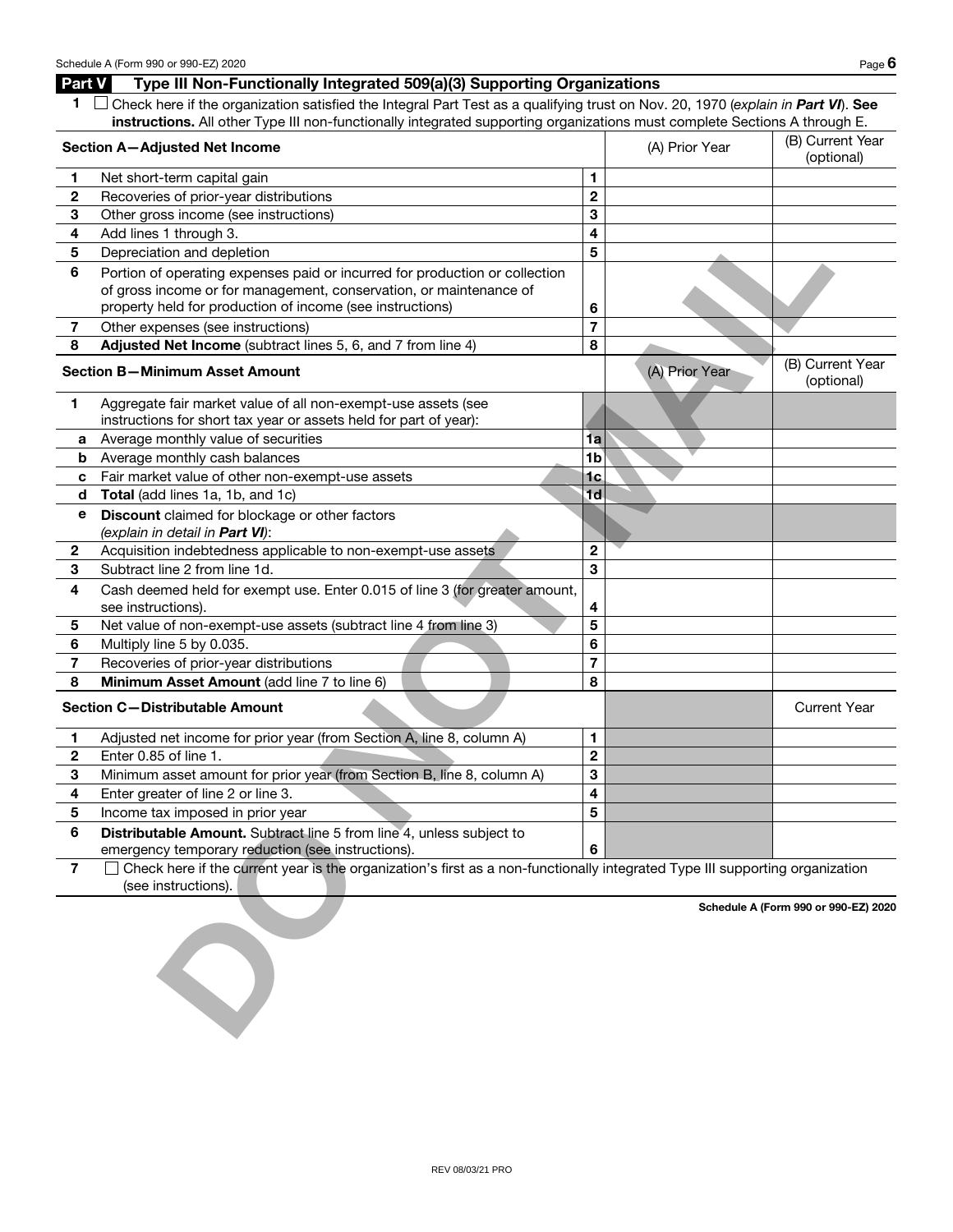| <b>Part V</b>  | Type III Non-Functionally Integrated 509(a)(3) Supporting Organizations (continued)                                                                                           |                                    |                                                     |                                                         |
|----------------|-------------------------------------------------------------------------------------------------------------------------------------------------------------------------------|------------------------------------|-----------------------------------------------------|---------------------------------------------------------|
|                | <b>Section D-Distributions</b>                                                                                                                                                |                                    |                                                     | <b>Current Year</b>                                     |
| 1.             | Amounts paid to supported organizations to accomplish exempt purposes                                                                                                         |                                    | 1.                                                  |                                                         |
| $\overline{2}$ | Amounts paid to perform activity that directly furthers exempt purposes of supported<br>organizations, in excess of income from activity                                      |                                    | 2                                                   |                                                         |
| 3              | Administrative expenses paid to accomplish exempt purposes of supported organizations                                                                                         |                                    | 3                                                   |                                                         |
| 4              | Amounts paid to acquire exempt-use assets                                                                                                                                     |                                    | 4                                                   |                                                         |
| 5              | Qualified set-aside amounts (prior IRS approval required - provide details in Part VI)                                                                                        |                                    | 5                                                   |                                                         |
| 6              | Other distributions (describe in Part VI). See instructions.                                                                                                                  |                                    | 6                                                   |                                                         |
| 7              | Total annual distributions. Add lines 1 through 6.                                                                                                                            |                                    | 7                                                   |                                                         |
| 8              | Distributions to attentive supported organizations to which the organization is responsive<br>(provide details in Part VI). See instructions.                                 |                                    | 8                                                   |                                                         |
| 9              | Distributable amount for 2020 from Section C, line 6                                                                                                                          |                                    | 9                                                   |                                                         |
| 10             | Line 8 amount divided by line 9 amount                                                                                                                                        |                                    | 10                                                  |                                                         |
|                | Section E-Distribution Allocations (see instructions)                                                                                                                         | (i)<br><b>Excess Distributions</b> | (i)<br><b>Underdistributions</b><br><b>Pre-2020</b> | (iii)<br><b>Distributable</b><br><b>Amount for 2020</b> |
| 1              | Distributable amount for 2020 from Section C, line 6                                                                                                                          |                                    |                                                     |                                                         |
| $\mathbf{2}$   | Underdistributions, if any, for years prior to 2020<br>(reasonable cause required - explain in Part VI). See<br>instructions.                                                 |                                    |                                                     |                                                         |
| 3              | Excess distributions carryover, if any, to 2020                                                                                                                               |                                    |                                                     |                                                         |
| a              | From 2015<br>and a state of the                                                                                                                                               |                                    |                                                     |                                                         |
| b              | From 2016<br>the contract of the con-                                                                                                                                         |                                    |                                                     |                                                         |
| c              | From 2017<br>and a state of the                                                                                                                                               |                                    |                                                     |                                                         |
| d              | From 2018<br>and a state of the                                                                                                                                               |                                    |                                                     |                                                         |
| е              | From 2019<br>and a state of the                                                                                                                                               |                                    |                                                     |                                                         |
| f              | Total of lines 3a through 3e                                                                                                                                                  |                                    |                                                     |                                                         |
| g              | Applied to underdistributions of prior years                                                                                                                                  |                                    |                                                     |                                                         |
| h              | Applied to 2020 distributable amount                                                                                                                                          |                                    |                                                     |                                                         |
| j.             | Carryover from 2015 not applied (see instructions)                                                                                                                            |                                    |                                                     |                                                         |
| J              | Remainder. Subtract lines 3g, 3h, and 3i from line 3f.                                                                                                                        |                                    |                                                     |                                                         |
| 4              | Distributions for 2020 from<br>Section D, line 7:<br>\$                                                                                                                       |                                    |                                                     |                                                         |
| a              | Applied to underdistributions of prior years                                                                                                                                  |                                    |                                                     |                                                         |
| b              | Applied to 2020 distributable amount                                                                                                                                          |                                    |                                                     |                                                         |
| c              | Remainder. Subtract lines 4a and 4b from line 4.                                                                                                                              |                                    |                                                     |                                                         |
| 5              | Remaining underdistributions for years prior to 2020, if<br>any. Subtract lines 3g and 4a from line 2. For result<br>greater than zero, explain in Part VI. See instructions. |                                    |                                                     |                                                         |
| 6              | Remaining underdistributions for 2020. Subtract lines 3h<br>and 4b from line 1. For result greater than zero, explain in<br><b>Part VI.</b> See instructions.                 |                                    |                                                     |                                                         |
| 7              | Excess distributions carryover to 2021. Add lines 3j<br>and 4c.                                                                                                               |                                    |                                                     |                                                         |
| 8              | Breakdown of line 7:                                                                                                                                                          |                                    |                                                     |                                                         |
| a              | Excess from 2016                                                                                                                                                              |                                    |                                                     |                                                         |
| b              | Excess from 2017                                                                                                                                                              |                                    |                                                     |                                                         |
| C              | Excess from 2018                                                                                                                                                              |                                    |                                                     |                                                         |
| d              | Excess from 2019                                                                                                                                                              |                                    |                                                     |                                                         |
| е              | Excess from 2020.                                                                                                                                                             |                                    |                                                     |                                                         |

**Schedule A (Form 990 or 990-EZ) 2020**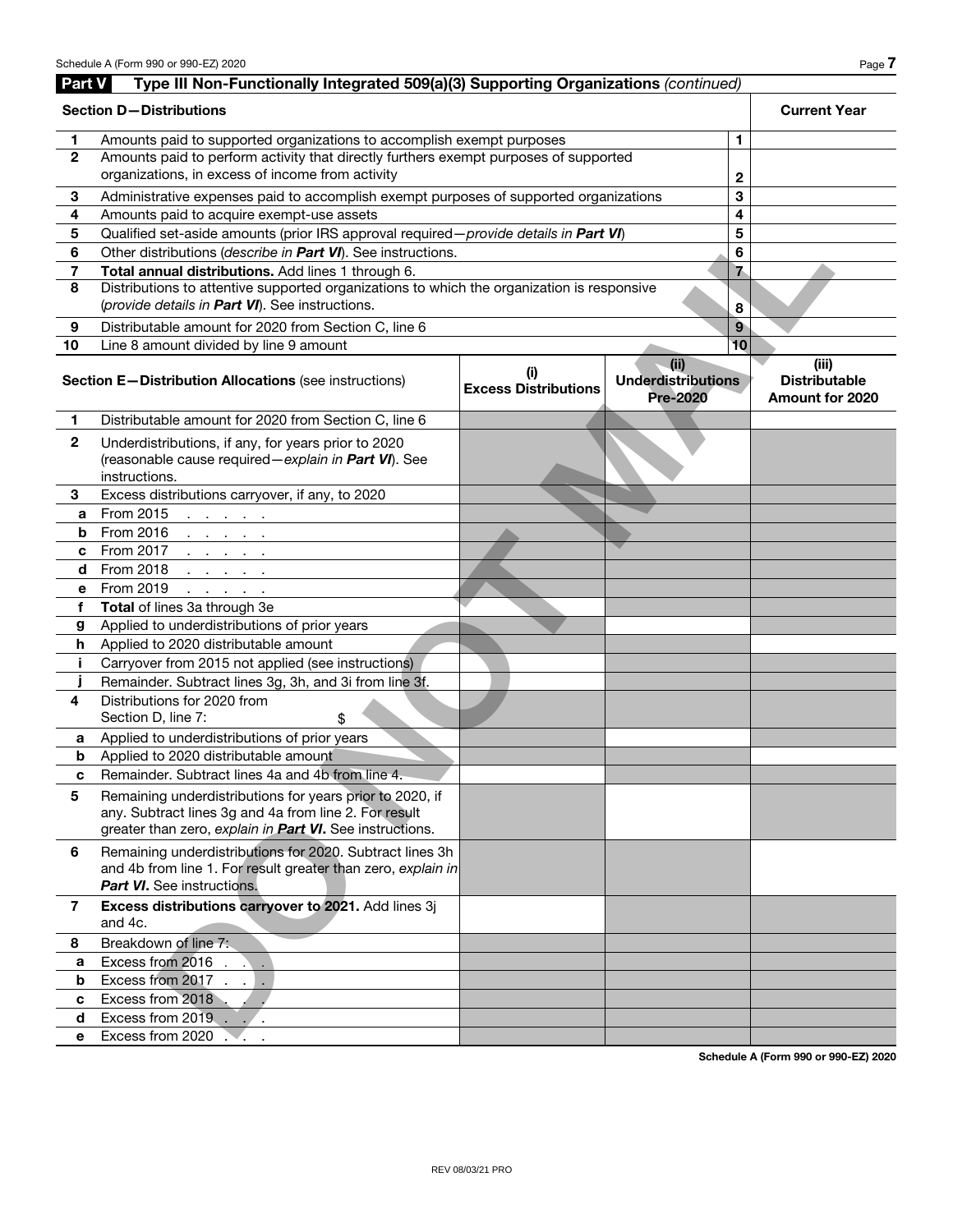| Supplemental Information. Provide the explanations required by Part II, line 10; Part II, line 17a or 17b; Part<br>III, line 12; Part IV, Section A, lines 1, 2, 3b, 3c, 4b, 4c, 5a, 6, 9a, 9b, 9c, 11a, 11b, and 11c; Part IV, Section<br>B, lines 1 and 2; Part IV, Section C, line 1; Part IV, Section D, lines 2 and 3; Part IV, Section E, lines 1c, 2a, 2b,<br>3a, and 3b; Part V, line 1; Part V, Section B, line 1e; Part V, Section D, lines 5, 6, and 8; and Part V, Section E,<br>lines 2, 5, and 6. Also complete this part for any additional information. (See instructions.) |
|---------------------------------------------------------------------------------------------------------------------------------------------------------------------------------------------------------------------------------------------------------------------------------------------------------------------------------------------------------------------------------------------------------------------------------------------------------------------------------------------------------------------------------------------------------------------------------------------|
|                                                                                                                                                                                                                                                                                                                                                                                                                                                                                                                                                                                             |
|                                                                                                                                                                                                                                                                                                                                                                                                                                                                                                                                                                                             |
|                                                                                                                                                                                                                                                                                                                                                                                                                                                                                                                                                                                             |
|                                                                                                                                                                                                                                                                                                                                                                                                                                                                                                                                                                                             |
|                                                                                                                                                                                                                                                                                                                                                                                                                                                                                                                                                                                             |
|                                                                                                                                                                                                                                                                                                                                                                                                                                                                                                                                                                                             |
|                                                                                                                                                                                                                                                                                                                                                                                                                                                                                                                                                                                             |
|                                                                                                                                                                                                                                                                                                                                                                                                                                                                                                                                                                                             |
|                                                                                                                                                                                                                                                                                                                                                                                                                                                                                                                                                                                             |
|                                                                                                                                                                                                                                                                                                                                                                                                                                                                                                                                                                                             |
|                                                                                                                                                                                                                                                                                                                                                                                                                                                                                                                                                                                             |
|                                                                                                                                                                                                                                                                                                                                                                                                                                                                                                                                                                                             |
|                                                                                                                                                                                                                                                                                                                                                                                                                                                                                                                                                                                             |
|                                                                                                                                                                                                                                                                                                                                                                                                                                                                                                                                                                                             |
|                                                                                                                                                                                                                                                                                                                                                                                                                                                                                                                                                                                             |
|                                                                                                                                                                                                                                                                                                                                                                                                                                                                                                                                                                                             |
|                                                                                                                                                                                                                                                                                                                                                                                                                                                                                                                                                                                             |
|                                                                                                                                                                                                                                                                                                                                                                                                                                                                                                                                                                                             |
|                                                                                                                                                                                                                                                                                                                                                                                                                                                                                                                                                                                             |
|                                                                                                                                                                                                                                                                                                                                                                                                                                                                                                                                                                                             |
|                                                                                                                                                                                                                                                                                                                                                                                                                                                                                                                                                                                             |
|                                                                                                                                                                                                                                                                                                                                                                                                                                                                                                                                                                                             |
|                                                                                                                                                                                                                                                                                                                                                                                                                                                                                                                                                                                             |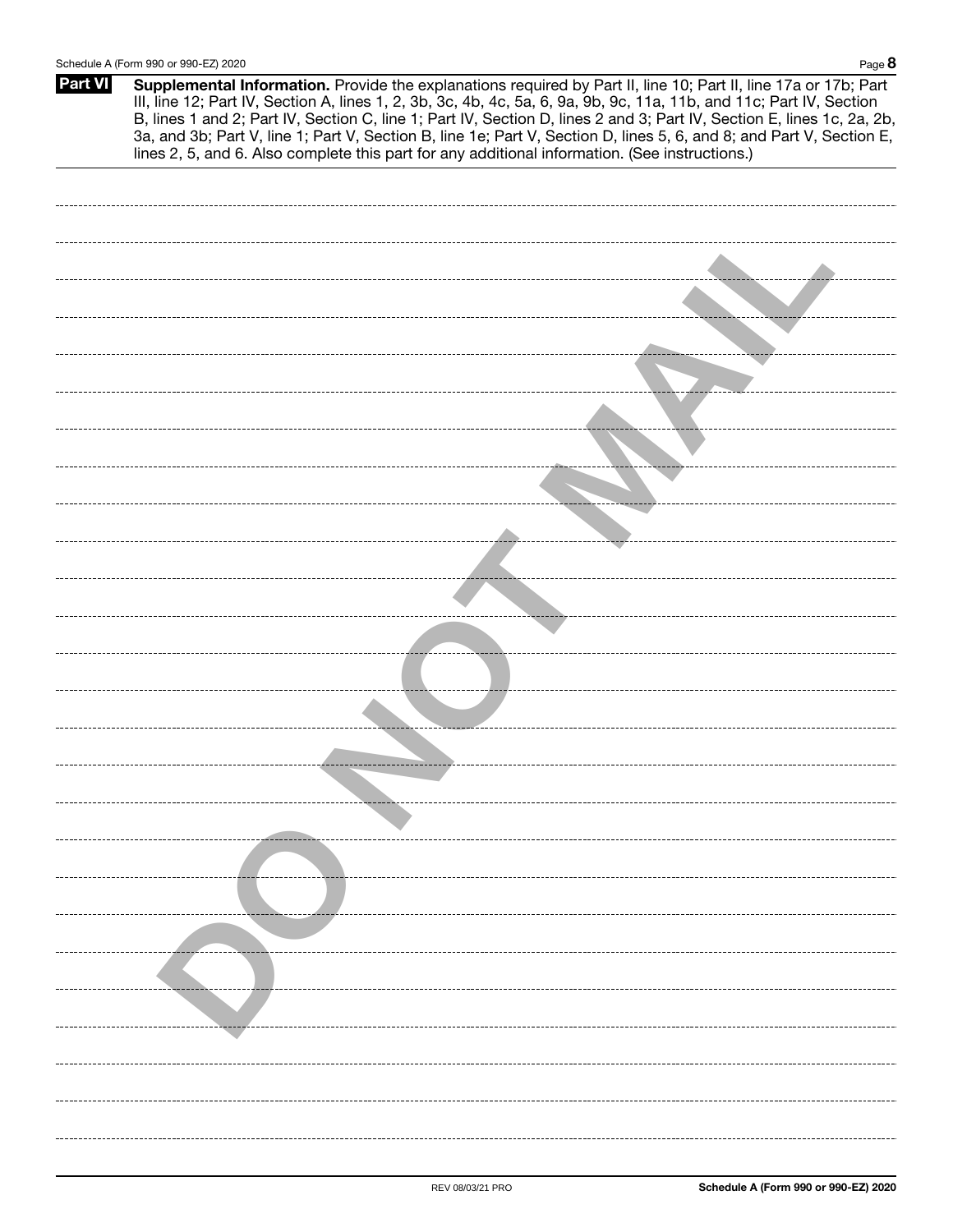**SCHEDULE O (Form 990 or 990-EZ)**

# **Supplemental Information to Form 990 or 990-EZ**

**Complete to provide information for responses to specific questions on Form 990 or 990-EZ or to provide any additional information.**

Attach to Form 990 or 990-EZ.

▶ Go to *www.irs.gov/Form990* for the latest information.



Department of the Treasury Internal Revenue Service

DENVER PET PARTNERS 20-0429526

Name of the organization **Employer identification number Employer identification number Employer identification number** 

Pt VI, Line 6: DENVER PET PARTNERS HAS MEMBERS WHO PAY MEMBERSHIP FEES AND DO NOT HAVE ANY VOTING RIGHTS Pt VI, Line 11b: THE COMPLETED 990 AND SCHEDULES A AND O WERE SENT TO ALL CURRENT MEMBERS OF THE BOARD OF DIRECTORS VIA EMAIL FOR COMMENT. ANY QUESTIONS THAT AROSE WERE ANSWERED TO THEIR SATISFACTION PRIOR TO FILING. Pt VI, Line 12c: THE BYLAWS STATE THAT ALL BOARD AND VOLUNTEER MEMBERS OF DENVER PET PARTNERS HAVE A DUTY TO REPORT TO THE BOARD ANY ACTION OR POTENTIAL ACTION WHICH IS, OR MAY RESULT IN A CONFLICT OF INTEREST. ALL BOARD AND VOLUNTEER MEMBERS ARE NOTIFIED OF THIS REQUIREMENT AND DIRECTED TO THE CONFLICT OF INTEREST POLICY ON THEIR WEBSITE. THERE IS AN EXPECTATION OF SELF-MONITORING AND ANY REPORTS SUBMITTED WOULD BE REVIEWED BY THE BOARD. NO NOTIFICATIONS WERE RECEIVED IN 2020, NOR WAS THE BOARD MADE AWARE OF ANY VIOLATIONS THROUGH OTHER SOURCES. Pt VI, Line 19: THE CONFLICT OF INTEREST POLICY, FINANCIAL STATEMENTS AND GOVERNING DOCUMENTS ARE AVAILABLE TO THE MEMBERSHIP ON THE ORGANIZATION'S WEBSITE. THEY ARE ALSO AVAILABLE TO THE PUBLIC UPON WRITTEN REQUEST TO THE SECRETARY. NO REQUESTS WERE RECEIVED IN 2020. **EXECUTE AND THE MANUFACTION OF A TANK AND A SEAL OF A TANK AND A SEAL OF A TANK AND A SEAL OF A TANK AND CONSIDER STATE THAT MAIL FOR CONSIDER A MAP OF WEST CONSIDER THAT AND CONSIDER A PART TO A TANK A PART OF A TANK AND**